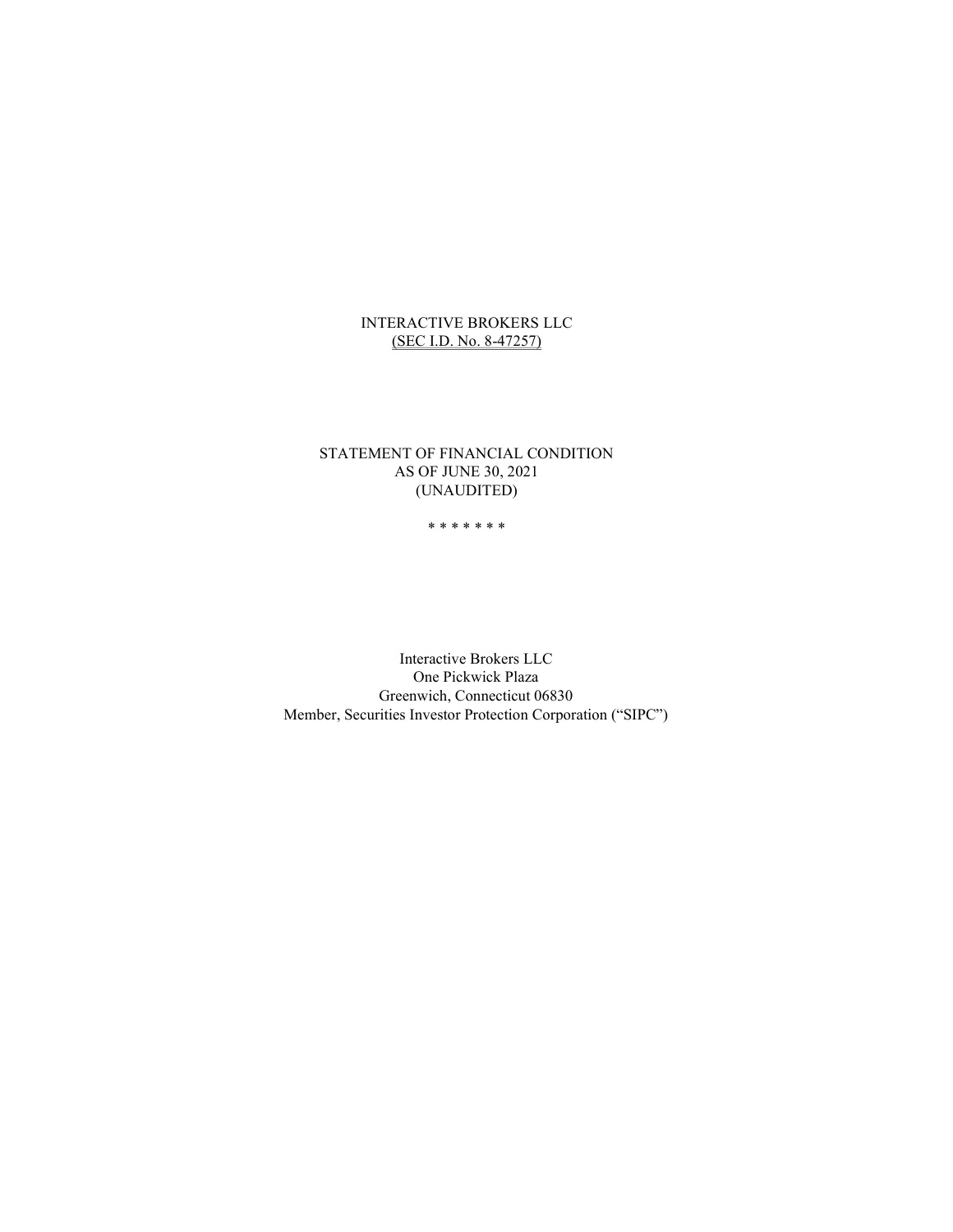# INTERACTIVE BROKERS LLC

# Table of Contents

|                                                                                                   | Page |
|---------------------------------------------------------------------------------------------------|------|
| Unaudited Statement of Financial Condition<br>Notes to Unaudited Statement of Financial Condition | 2-19 |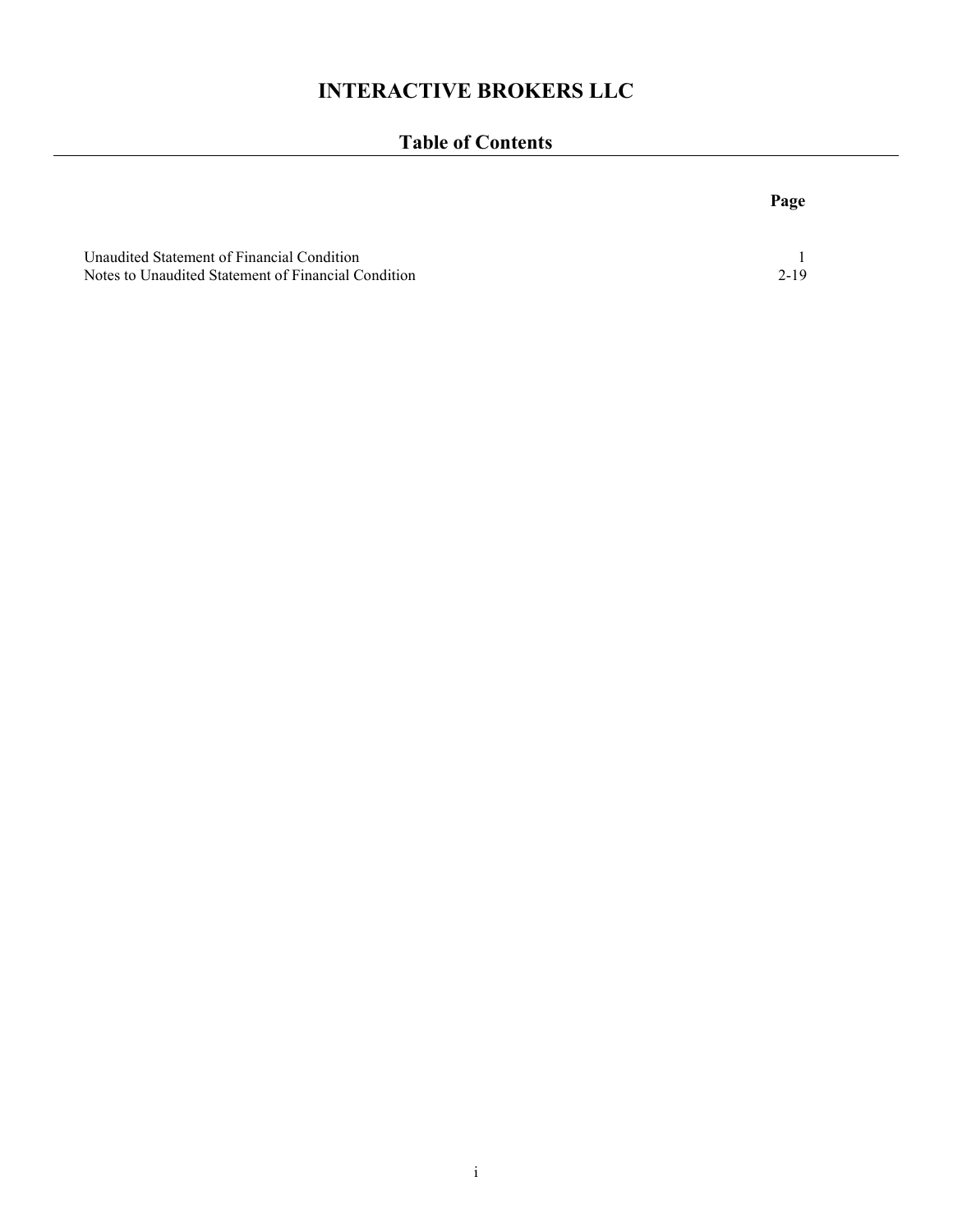# Interactive Brokers LLC Unaudited Statement of Financial Condition

As of June 30, 2021

(Dollars in millions)

| <b>Assets</b>                                                    |              |
|------------------------------------------------------------------|--------------|
| Cash and cash equivalents                                        | \$<br>2,162  |
| Cash - segregated for regulatory purposes                        | 3,396        |
| Securities - segregated for regulatory purposes                  | 15,635       |
| Securities borrowed                                              | 3,184        |
| Securities purchased under agreements to resell                  | 4,166        |
| Financial instruments owned, at fair value                       | 12           |
| Receivables                                                      |              |
| Customers (net of allowance for credit losses of \$8)            | 46,806       |
| Brokers, dealers and clearing organizations                      | 3,542        |
| Affiliates                                                       | 123          |
| Interest                                                         | 97           |
| Total receivables                                                | 50,568       |
| Other assets                                                     | 76           |
| Total assets                                                     | \$<br>79,199 |
| Liabilities and members' equity                                  |              |
| Liabilities                                                      |              |
| Short-term borrowings                                            | \$<br>68     |
| Payables to customers                                            | 62,164       |
| Securities loaned                                                | 10,560       |
| Financial instruments sold, but not yet purchased, at fair value | 26           |
| Other payables                                                   |              |
| Brokers, dealers and clearing organizations                      | 200          |
| Accounts payable, accrued expenses and other liabilities         | 45           |
| Affiliates                                                       | 72           |
| Interest                                                         | 10           |
| Total other payables                                             | 327          |
| <b>Total liabilities</b>                                         | 73,145       |
| Members' capital                                                 | 6,054        |
| Total liabilities and members' capital                           | \$<br>79,199 |

See accompanying notes to the unaudited statement of financial condition.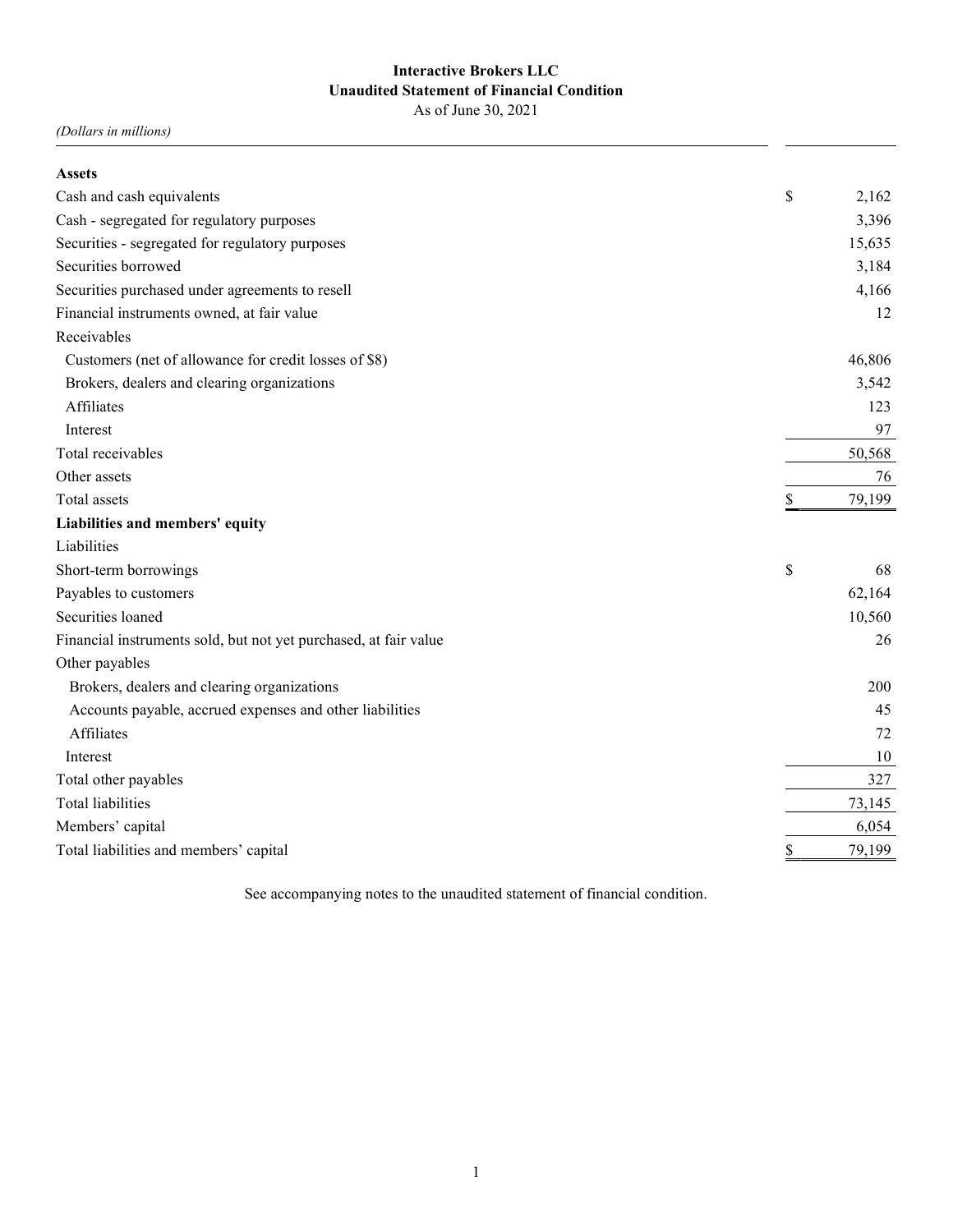#### 1. Organization and Nature of Business

Interactive Brokers LLC (the "Company"), a Connecticut limited liability company, is a broker-dealer registered under the Securities Exchange Act of 1934 (the "Exchange Act") with the Securities and Exchange Commission ("SEC") and is a member of the Financial Industry Regulatory Authority ("FINRA") and various securities and commodities exchanges. The Company is also a member of the National Futures Association ("NFA") and is registered with Commodity Futures Trading Commission ("CFTC") as a Futures Commission Merchant and a Foreign Exchange Dealer.

The Company executes and clears securities and commodities transactions for customers. Certain transactions are cleared through other clearing brokers. Accordingly, the Company carries securities accounts for customers and is subject to the requirements of Rule 15c3-3 under the Exchange Act (the "Customer Protection Rule") pertaining to the possession or control of customer-owned assets and reserve requirements. The Company carries customer commodities accounts and is subject to the segregation requirements of the Commodity Exchange Act. The Company is also subject to the requirements of Rule 15c3-1 under the Exchange Act (the "Uniform Net Capital Rule") and the CFTC's minimum financial requirements (Regulations 1.17 and 5.7).

The Company is 99.9% owned by IBG LLC (the "Parent"), a Connecticut limited liability company. The Company has several affiliates which are also majority owned by the Parent (see Note 13). The Parent and its subsidiaries, including the Company, are consolidated by Interactive Brokers Group, Inc. ("IBG, Inc."), a publicly traded U.S. corporation.

#### 2. Significant Accounting Policies

#### Basis of Presentation

This statement of financial condition is presented in U.S. dollars and has been prepared in accordance with accounting principles generally accepted in the U.S. ("U.S. GAAP").

In March 2020, the World Health Organization recognized the outbreak of the Coronavirus Disease 2019 ("COVID-19") caused by a novel strain of the coronavirus as a pandemic. The pandemic has affected all countries in which the Company operates. The response of governments and societies to the COVID-19 pandemic, which includes temporary closures of certain businesses; social distancing; travel restrictions, "shelter in place" and other governmental regulations; and reduced consumer spending due to job losses, has significantly impacted volatility in the financial, commodities and energy markets, and general economic conditions.

The effects of the COVID-19 pandemic on the Company's statement of financial condition as of June 30, 2021 were not significant.

The impact of the COVID-19 pandemic on the Company's future financial results remains uncertain and currently cannot be quantified, as it will depend on numerous evolving factors that currently cannot be accurately predicted, including, but not limited to the duration and spread of the pandemic; its impact on the Company's customers, employees and vendors; governmental actions in response to the pandemic; and the overall impact of the pandemic in the economy and society; among other factors. Any of these events could have significant accounting and financial reporting implications (i.e., reassessing accounting estimates related to credit losses and contingency reserves). The Company has reviewed its assumptions related to the above estimates and has not made any adjustments.

#### Use of Estimates

The preparation of financial statements in conformity with U.S. GAAP requires management to make estimates and assumptions that affect the reported amounts and disclosures in the statement of financial condition and accompanying notes. These estimates and assumptions are based on judgment and the best available information at the time. Therefore, actual results could differ materially from those estimates. Such estimates include the allowance for credit losses, compensation accruals, and contingency reserves.

#### Fair Value

Substantially all of the Company's assets and liabilities, including financial instruments are carried at fair value based on published market prices and are marked to market, or are assets and liabilities which are short-term in nature and are carried at amounts that approximate fair value.

The Company applies the fair value hierarchy in accordance with FASB ASC Topic 820, "Fair Value Measurement" ("ASC Topic 820"), to prioritize the inputs to valuation techniques used to measure fair value. The hierarchy gives the highest priority to unadjusted quoted prices in active markets for identical assets and liabilities and the lowest priority to unobservable inputs. The three levels of the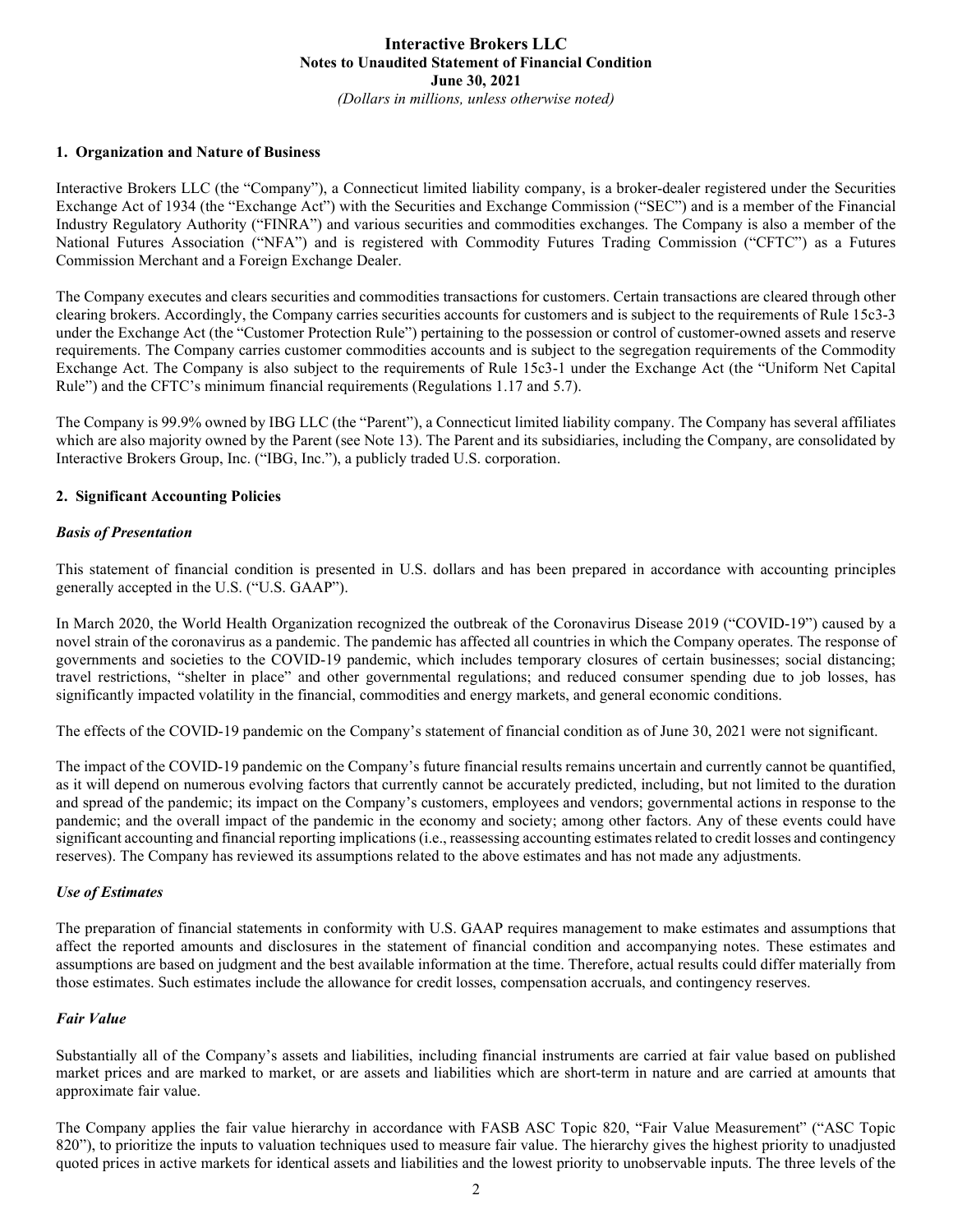fair value hierarchy are:

- Level 1 Unadjusted quoted prices in active markets that are accessible at the measurement date for identical, unrestricted assets or liabilities.
- Level 2 Quoted prices for similar assets in an active market, quoted prices in markets that are not considered to be active or financial instruments for which all significant inputs are observable, either directly or indirectly.
- Level 3 Prices or valuations that require inputs that are both significant to fair value measurement and unobservable.

Financial instruments owned, at fair value and financial instruments sold, but not yet purchased, at fair value are generally classified as Level 1 of the fair value hierarchy. The Company's Level 1 financial instruments, which are valued using quoted market prices as published by exchanges and clearing houses or otherwise broadly distributed in active markets, include active listed stocks, options, warrants, and U.S. and foreign government securities which are included in securities-segregated for regulatory purposes in the statement of financial condition.

Currency forward contracts are valued using broadly distributed bank and broker prices, and are classified as Level 2 of the fair value hierarchy since inputs to their valuation can be generally corroborated by market data. Precious metals are valued using an internal model, which incorporates the exchange-traded futures price of the underlying instruments, benchmark interest rates and estimated storage costs, and are classified as Level 2 of the fair value hierarchy since the significant inputs to their valuation are observable. Other securities that are not traded in active markets are also classified as Level 2 of the fair value hierarchy. Level 3 financial instruments are comprised of securities that have been delisted or otherwise are no longer tradable in active markets and have been valued by the Company based on internal estimates.

### Current Expected Credit Losses

The Company follows FASB ASC Topic 326 – "Financial Instruments – Credit Losses" ("ASC Topic 326") which applies to financial assets measured at amortized cost, held-to-maturity debt securities and off-balance sheet credit exposures. For on-balance sheet assets, an allowance must be recognized at the origination or purchase of in-scope assets and represents the expected credit losses over the contractual life of those assets. Expected credit losses on off-balance sheet credit exposures must be estimated over the contractual period the Company is exposed to credit risk as a result of a present obligation to extend credit. The impact to the current period is not material since the Company's in-scope assets are primarily subject to collateral maintenance provisions for which the Company elected to apply the practical expedient of reporting the difference between the fair value of collateral and the amortized cost for the in-scope assets as the allowance for current expected credit losses.

#### Cash and Cash Equivalents

Cash and cash equivalents consist of deposits with banks and all highly liquid investments, with maturities of three months or less, that are not segregated and deposited for regulatory purposes or to meet margin requirements at clearing houses and clearing banks.

#### Cash and Securities - Segregated for Regulatory Purposes

As a result of customer activities, the Company is obligated by rules mandated by its primary regulator to segregate or set aside cash or qualified securities to satisfy such regulations, which have been promulgated to protect customer assets. At June 30, 2021, securities segregated for regulatory purposes consisted of U.S. government securities of \$3.9 billion and securities purchased under agreements to resell of \$11.7 billion, which amounts approximate fair value.

#### Securities Borrowed and Securities Loaned

Securities borrowed and securities loaned are recorded at the amount of the cash collateral advanced or received. Securities borrowed transactions require the Company to provide counterparties with collateral, which may be in the form of cash or other securities. With respect to securities loaned, the Company receives collateral, which may be in the form of cash or other securities in an amount generally in excess of the fair value of the securities loaned. The Company monitors the market value of securities borrowed and loaned on a daily basis, with additional collateral obtained or refunded as permitted contractually. The Company's policy is to net, in the statement of financial condition, securities borrowed and securities loaned entered into with the same counterparty that meet the offsetting requirements prescribed in FASB ASC Topic 210-20, "Balance Sheet – Offsetting" ("ASC Topic 210-20").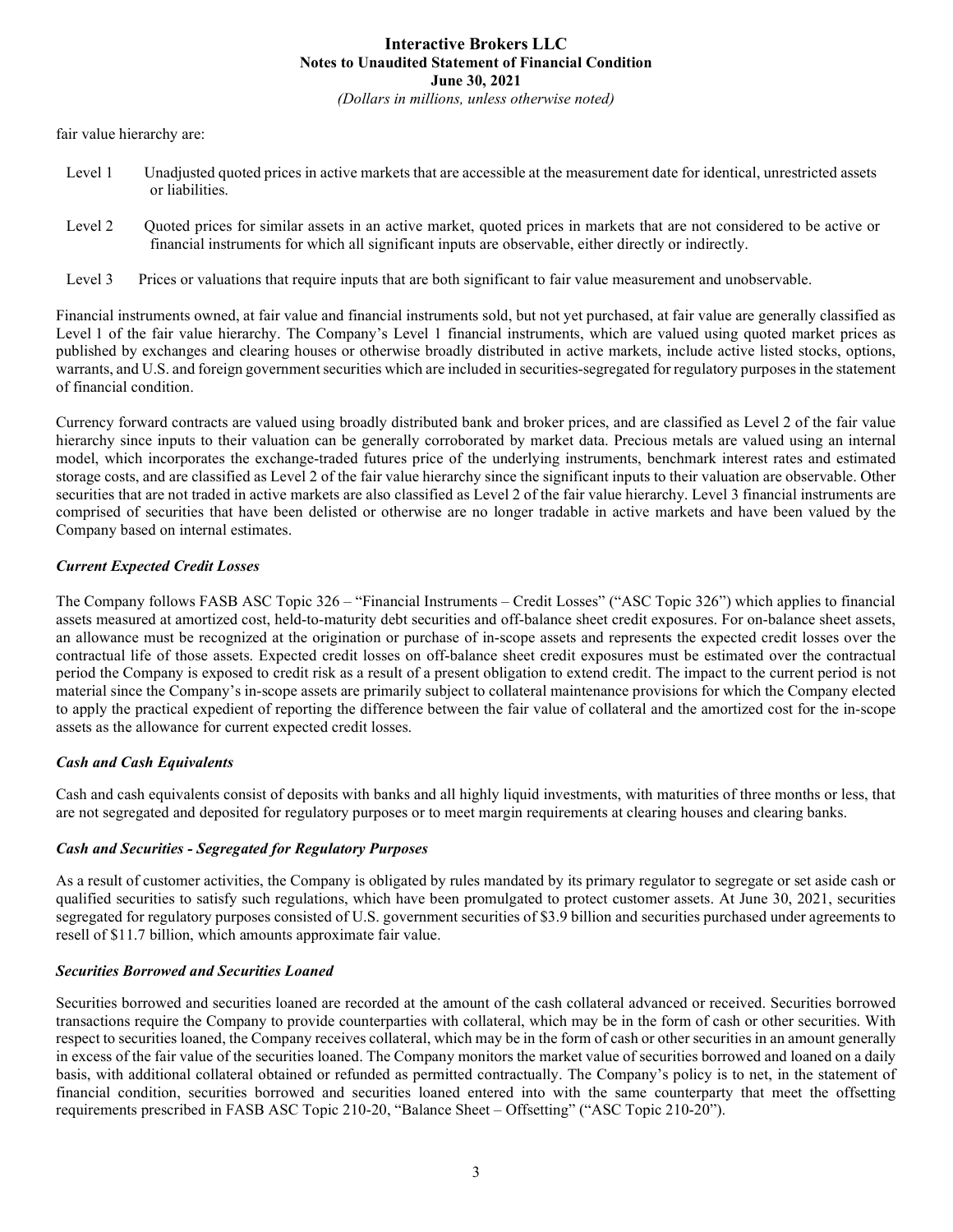(Dollars in millions, unless otherwise noted)

#### Securities Purchased Under Agreements to Resell and Securities Sold Under Agreements to Repurchase

Securities purchased under agreements to resell and securities sold under agreements to repurchase, which are reported as collateralized financing transactions, are recorded at contract value, which approximates fair value. To ensure that the fair value of the underlying collateral remains sufficient, the collateral is valued daily with additional collateral obtained or excess collateral returned, as permitted under contractual provisions. It is the Company's policy to net, in the statement of financial condition, securities purchased under agreements to resell transactions and securities sold under agreements to repurchase transactions entered into with the same counterparty that meet the offsetting requirements prescribed in ASC Topic 210-20.

#### Financial Instruments Owned and Financial Instruments Sold, But Not Yet Purchased, at Fair Value

Financial instrument transactions are accounted for on a trade date basis. Financial instruments owned and financial instruments sold, but not yet purchased are stated at fair value based upon quoted market prices, or if not available, are valued by the Company based on internal estimates (see Fair Value above). The Company's financial instruments pledged to counterparties where the counterparty has the right, by contract or custom, to sell or repledge the financial instruments are reported as financial instruments owned and pledged as collateral in the statement of financial condition.

The Company also enters into currency forward contracts. These transactions, which are also accounted for on a trade date basis, are agreements to exchange a fixed amount of one currency for a specified amount of a second currency at completion of the currency forward contract term. Unrealized mark to market gains and losses on currency forward contracts are included in financial instruments owned, at fair value or financial instruments sold, but not yet purchased, at fair value in the statement of financial condition.

#### Currency Spot and Forward Contracts

The Company enters into currency swap contracts for customer funds denominated in foreign currencies to obtain U.S. dollars, with a locked-in rate of return, for the purpose of making bank deposits denominated in U.S. dollars to satisfy regulatory segregation requirements and on behalf of its affiliates. A currency swap contract is an agreement to exchange a fixed amount of one currency for a specified amount of a second currency at the outset and exchange back a specified amount at completion of the swap term (i.e., the forward contract). Interest rate differences, between currencies, are captured in the contractual swap rates. The Company also executes currency spot contracts on behalf of its customers and affiliates. These currency spot and forward transactions are recorded on a trade date basis at fair value based on distributed bank and broker prices. Included in receivables from and payables to brokers, dealers and clearing organizations are \$(8) and \$3, respectively, which represent unsettled amounts of currency spot and forward contracts at June 30, 2021.

#### Customer Receivables and Payables

Customer securities transactions are recorded on a settlement date basis and customer commodities transactions are recorded on a trade date basis. Receivables from and payables to customers include amounts due on cash and margin transactions, including futures contracts transacted on behalf of customers. Securities owned by customers, including those that collateralize margin loans or other similar transactions, are not reported in the statement of financial condition.

Receivables from institutional non-cleared customers and payables for execution and clearing fees are included in other assets and accounts payable, accrued expenses and other liabilities, respectively, in the statement of financial condition.

#### Receivables from and Payables to Brokers, Dealers and Clearing Organizations

Receivables from and payables to brokers, dealers and clearing organizations include net receivables and payables from unsettled trades, including amounts related to futures and options on futures contracts executed on behalf of customers, amounts receivable for securities not delivered by the Company to the purchaser by the settlement date ("fails to deliver") and cash deposits. Payables to brokers, dealers and clearing organizations also include amounts payable for securities not received by the Company from a seller by the settlement date ("fails to receive").

#### Interest

Interest is accrued on customer margin balances, securities borrowed and securities loaned contract amounts, securities purchased under agreements to resell, securities sold under agreements to repurchase, interest bearing assets and liabilities included in financial instruments owned, at fair value and financial instruments sold, but not yet purchased, at fair value. Interest is included in interest receivable and interest payable in the statement of financial condition.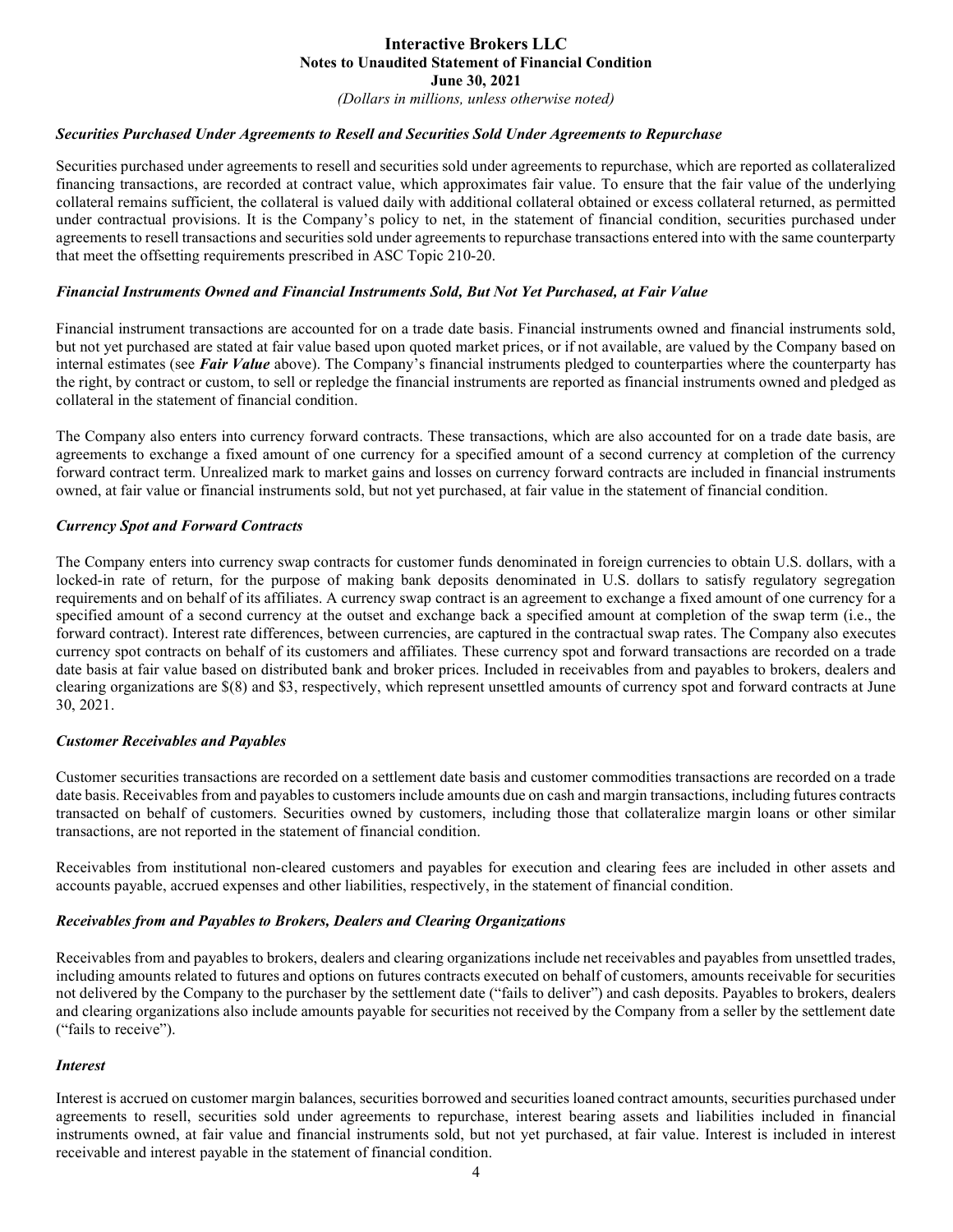#### Property, Equipment, and Intangible Assets

Property, equipment, and intangible assets, which are included in other assets in the statement of financial condition, consist of leasehold improvements, computer equipment, computer software, office furniture and equipment, and intangible assets acquired.

Property and equipment are recorded at historical cost, less accumulated depreciation and amortization. Additions and improvements that extend the lives of assets are capitalized, while expenditures for repairs and maintenance are expensed as incurred. Depreciation and amortization are computed using the straight-line method. Equipment is depreciated over the estimated useful lives of the assets, while leasehold improvements are amortized over the lesser of the estimated economic useful life of the asset or the term of the lease. Computer equipment is depreciated over three to five years and office furniture and equipment are depreciated over five to seven years. Intangible assets with a finite life are amortized on a straight-line basis over their estimated useful lives of five years and tested for recoverability whenever events indicate that the carrying amounts may not be recoverable. Upon retirement or disposition of property and equipment, the cost and related accumulated depreciation are removed from the statement of financial condition. Fully depreciated (or amortized) assets are retired periodically throughout the year.

#### Leases

The Company follows FASB ASC Topic 842, "Leases," ("ASC Topic 842") which requires that a lessee recognize in the statement of financial condition a lease liability and a corresponding right-of-use asset, including for those leases that the Company had classified as operating leases. The right-of-use asset and the lease liability are initially measured using the present value of the remaining lease payments. As permitted under ASC Topic 842, the Company adopted the following practical expedients: (1) not to reassess whether an expired or non-lease contract that commenced before January 1, 2019 contained an embedded lease, (2) not to reassess the classification of existing leases, (3) not to determine whether initial direct costs related to existing leases should be capitalized under ASC Topic 842, and (4) not to separate lease and non-lease components.

The Company reviews all relevant contracts to determine if the contract contains a lease at its inception date. A contract contains a lease if the contract conveys to the company the right to control the use of an underlying asset for a period of time in exchange for consideration. If the Company determines that a contract contains a lease, it recognizes, in the statement of financial condition, a lease liability and a corresponding right-of-use asset on the commencement date of the lease. The lease liability is initially measured at the present value of the future lease payments over the lease term using the rate implicit in the lease or, if not readily determinable, the Company's secured incremental borrowing rate. An operating lease right-of-use asset is initially measured at the value of the lease liability minus any lease incentives and initial direct costs incurred plus any prepaid rent.

The Company's leases are classified as operating leases and consist of real estate leases for office space, data centers and other facilities. Each lease liability is measured using the Company's secured incremental borrowing rate, which is based on an internally developed yield curve using interest rates of third parties' corporate debt issued with a similar risk profile as the Company and a duration similar to the lease term. The Company's leases have remaining terms of one to six years, some of which include options to extend the lease term, and some of which include options to terminate the lease upon notice. The Company considers these options when determining the lease term used to calculate the right-of-use asset and the lease liability when the Company is reasonably certain it will exercise such option.

The Company's operating leases contain both lease components and non-lease components. Non-lease components are distinct elements of a contract that are not related to securing the use of the underlying assets, such as common area maintenance and other management costs. The Company elected to measure the lease liability by combining the lease and non-lease components as a single lease component. As such, the Company includes the fixed payments and any payments that depend on a rate or index that relate to the lease and nonlease components in the measurement of the lease liability. Some of the non-lease components are variable in nature and not based on an index or rate, and as a result, are not included in the measurement of the right-of-use asset or lease liability.

#### Stock-Based Compensation

The Company follows FASB ASC Topic 718, "Compensation - Stock Compensation" ("ASC Topic 718"), to account for its employees' participation in IBG, Inc.'s stock-based compensation plans. ASC Topic 718 requires all share-based payments to employees to be recognized in the statement of financial condition using a fair value-based method. Grants, which are denominated in U.S. dollars, are communicated to employees in the year of grant, thereby establishing the fair value of each grant.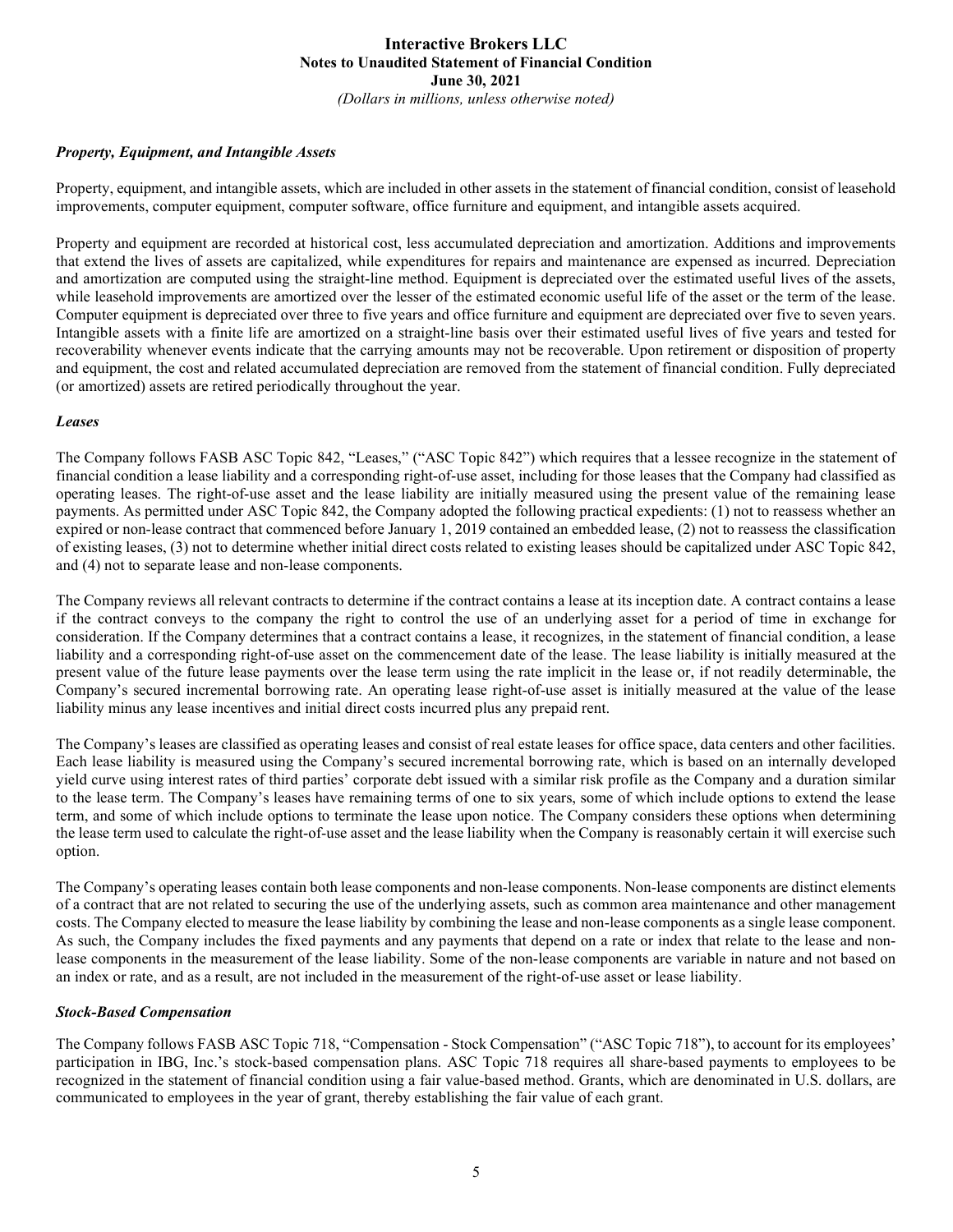(Dollars in millions, unless otherwise noted)

Awards granted under stock-based compensation plans are subject to the plans' post-employment provisions in the event an employee ceases employment with the Company. The plans provide that employees who discontinue employment with the Company without cause and continue to meet the terms of the plans' post-employment provisions will be eligible to earn 50% of previously granted but not yet earned awards, unless the employee is over the age of 59, in which case the employee would be eligible to receive 100% of previously granted but not yet earned awards.

#### Income Taxes

The Company accounts for income taxes in accordance with FASB ASC Topic 740, "Income Taxes" ("ASC Topic 740"). The deferred tax assets and liabilities, and reserves for unrecognized tax benefits are based on enacted tax laws and reflect management's best assessment of estimated future taxes to be paid. Determining income tax requires significant judgment and estimates.

The Company records tax liabilities in accordance with ASC Topic 740 and adjusts these liabilities when management's judgment changes as a result of the evaluation of new information not previously available. Because of the complexity of some of these uncertainties, the ultimate resolution may result in payments that are different from the current estimates of these tax liabilities.

The Company operates in the U.S. as a limited liability company that is treated as a partnership for U.S. federal income tax purposes. Accordingly, the Company's income is not subject to U.S. federal income taxes. Taxes related to income earned by partnerships represent obligations of the individual partners.

#### FASB Standards Adopted During 2021

| <b>Standard</b>             | <b>Summary of guidance</b>                                                                                        | <b>Effect on financial statements</b>                                           |
|-----------------------------|-------------------------------------------------------------------------------------------------------------------|---------------------------------------------------------------------------------|
| Income Taxes (Topic 740)    | • Simplifies the accounting for income taxes by removing<br>certain exceptions to the general principles in Topic | • Adopted January 1, 2021.<br>• The adoption of the changes did not             |
| <i>Issued December 2019</i> | 740.                                                                                                              | have a material impact on the<br>Company's statement of financial<br>condition. |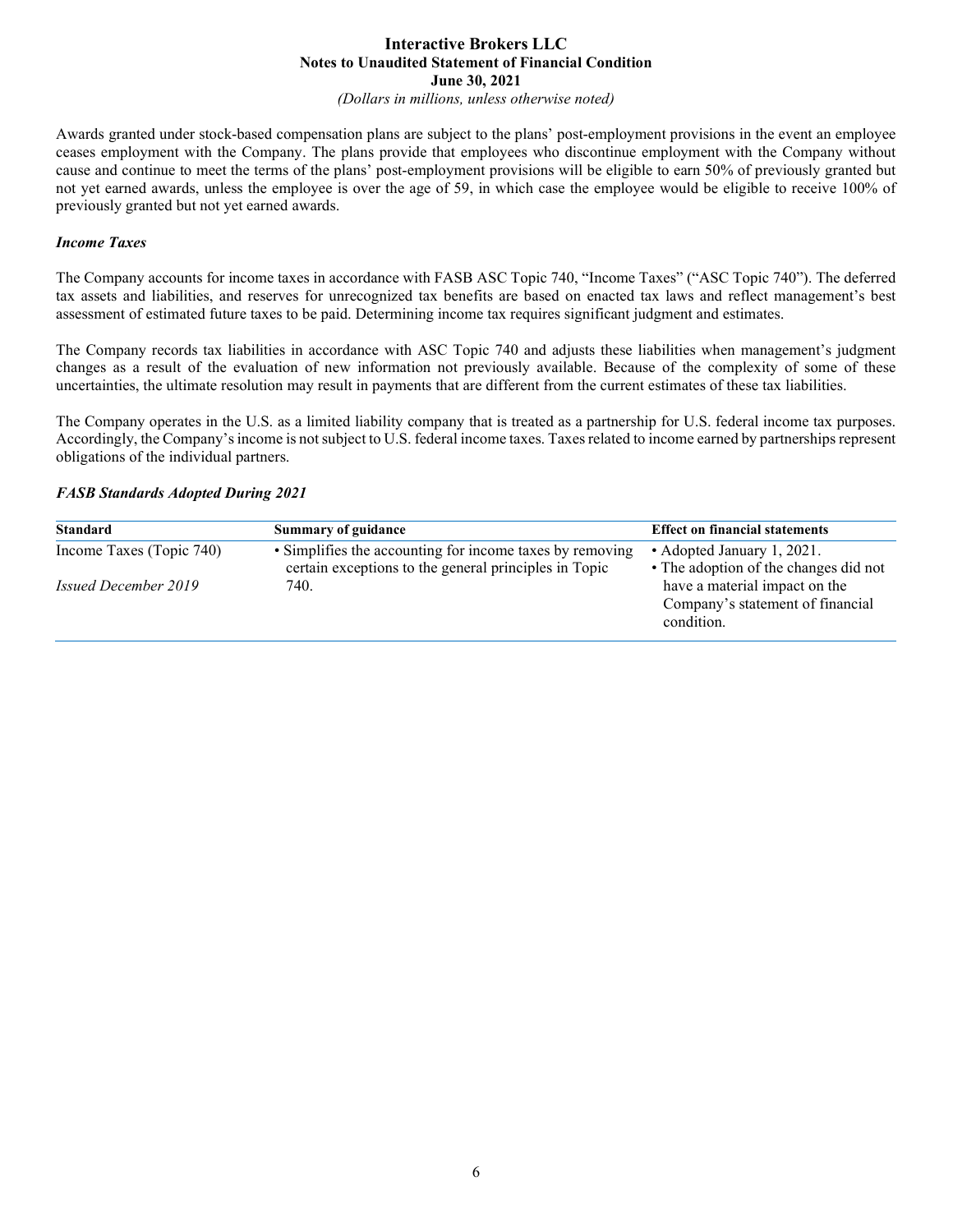#### 3. Trading Activities and Related Risks

The Company's trading activities are comprised of providing securities brokerage services. Trading activities expose the Company to market and credit risks. These risks are managed in accordance with established risk management policies and procedures. To accomplish this, management has established a risk management process that includes:

- a regular review of the risk management process by executive management as part of its oversight role;
- defined risk management policies and procedures supported by a rigorous analytic framework; and
- articulated risk tolerance levels as defined by executive management that are regularly reviewed to ensure that the Company's risk-taking is consistent with its business strategy, its capital structure, and current and anticipated market conditions.

#### Market Risk

The Company is exposed to various market risks. Exposures to market risks arise from foreign currency exchange rate fluctuations and changes in interest rates. The following discussion describes the types of market risk faced:

#### Currency Risk

Currency risk arises from the possibility that fluctuations in foreign exchange rates will impact the value of financial instruments. The Company manages this risk using spot (i.e., cash) currency transactions and currency forward contracts.

#### Interest Rate Risk

Interest rate risk arises from the possibility that changes in interest rates will affect the value of financial instruments. The Company is exposed to interest rate risk on cash and margin balances, and fixed income securities. These risks are managed through investment policies and by entering into interest rate futures contracts.

#### Credit Risk

The Company is exposed to risk of loss if a customer, counterparty or issuer fails to perform its obligations under contractual terms ("default risk"). Both cash instruments and derivatives expose the Company to default risk. The Company has established policies and procedures for mitigating credit risk on principal transactions, including reviewing and establishing limits for credit exposure, maintaining collateral, and continually assessing the creditworthiness of counterparties.

The Company's credit risk is limited as contracts entered into are settled directly at securities and commodities clearing houses or are settled through member firms and banks with substantial financial and operational resources. Over-the-counter transactions, such as securities lending, are marked to market daily and are conducted with counterparties that have undergone a thorough credit review. The Company seeks to control the risks associated with its customer margin activities by requiring customers to maintain collateral in compliance with regulatory and internal guidelines.

In the normal course of business, the Company executes, settles, and finances various customer securities transactions. Execution of these transactions includes the purchase and sale of securities which exposes the Company to default risk arising from the potential that customers or counterparties may fail to satisfy their obligations. In these situations, the Company may be required to purchase or sell financial instruments at unfavorable market prices to satisfy obligations to customers or counterparties. Liabilities to other brokers and dealers related to unsettled transactions (i.e., securities fails to receive) are recorded at the amount for which the securities were purchased, and are paid upon receipt of the securities from other brokers or dealers. In the case of aged securities fails to receive, the Company may purchase the underlying security in the market and seek reimbursement for any losses from the counterparty.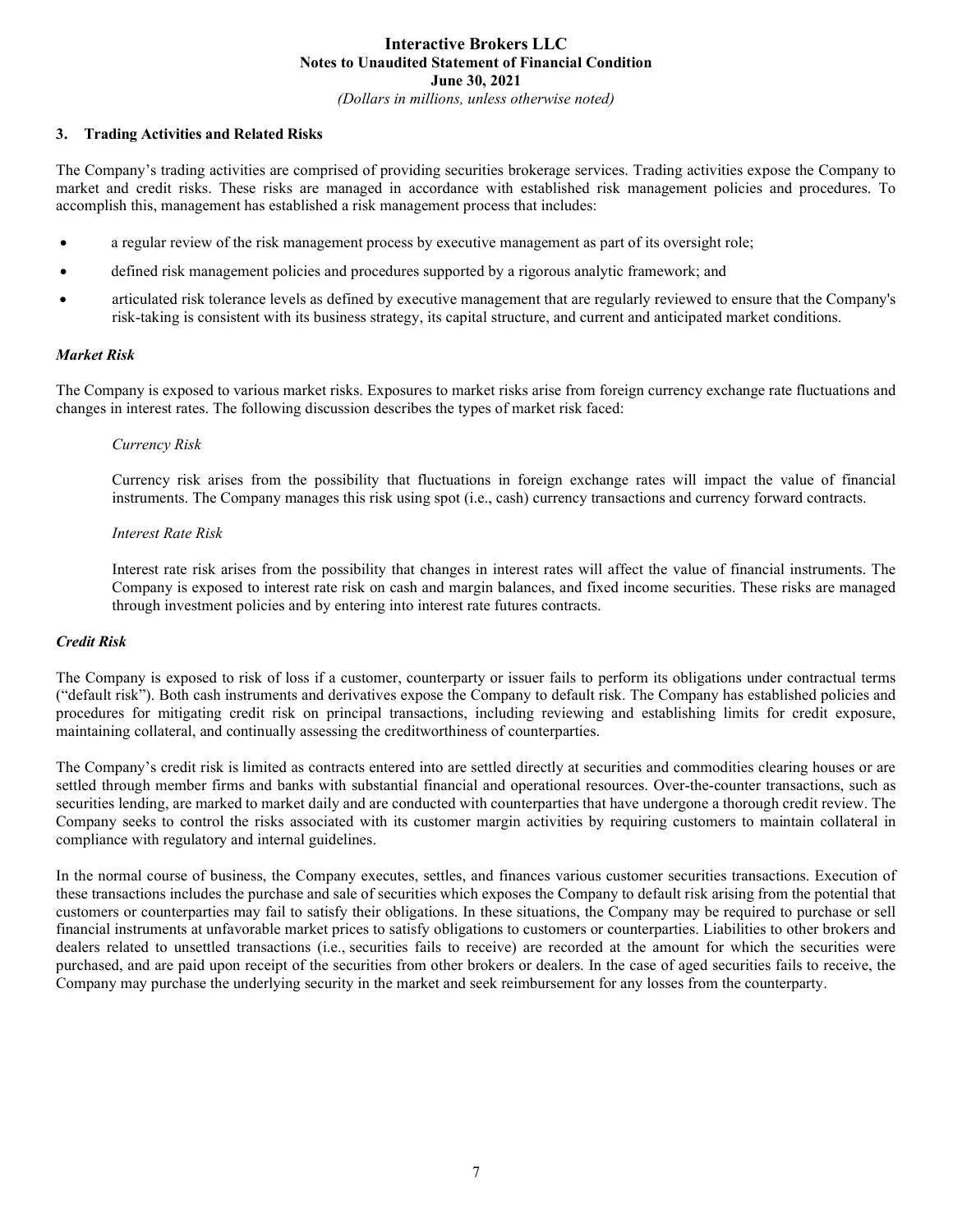(Dollars in millions, unless otherwise noted)

For cash management purposes, the Company enters into short-term securities purchased under agreements to resell and securities sold under agreements to repurchase transactions ("repos") in addition to securities borrowing and lending arrangements, all of which may result in credit exposure in the event the counterparty to a transaction is unable to fulfill its contractual obligations. Repos are collateralized by securities with a market value in excess of the obligation under the contract. Similarly, securities lending agreements are collateralized by deposits of cash or securities. The Company attempts to minimize credit risk associated with these activities by monitoring collateral values on a daily basis and requiring additional collateral to be deposited with or returned to the Company as permitted under contractual provisions.

#### Concentrations of Credit Risk

The Company's exposure to credit risk associated with its brokerage and other activities is measured on an individual counterparty basis, as well as by groups of counterparties that share similar attributes. Concentrations of credit risk can be affected by changes in political, industry or economic factors. To reduce the potential for risk concentration, credit limits are established and exposure is monitored in light of changing counterparty and market conditions. As of June 30, 2021, the Company did not have any material concentrations of credit risk outside the ordinary course of business.

#### Off-Balance Sheet Risks

The Company may be exposed to a risk of loss not reflected in the statement of financial condition to settle futures and certain over-the-counter contracts at contracted prices, which may require repurchase or sale of the underlying products in the market at prevailing prices. Accordingly, these transactions result in off-balance sheet risk as the Company's cost to liquidate such contracts may exceed the amounts reported in the Company's statement of financial condition.

#### 4. Financial Assets and Financial Liabilities

#### Financial Assets and Liabilities Measured at Fair Value on a Recurring Basis

The tables below present, by level within the fair value hierarchy (see Note 2), financial assets and liabilities, measured at fair value on a recurring basis as of the period indicated. As required by ASC Topic 820, financial assets and financial liabilities are classified in their entirety based on the lowest level of input that is significant to the respective fair value measurement.

|                                                                  | Financial Assets at Fair Value as of June 30, 2021 |         |               |               |              |                                                         |    |              |
|------------------------------------------------------------------|----------------------------------------------------|---------|---------------|---------------|--------------|---------------------------------------------------------|----|--------------|
|                                                                  |                                                    | Level 1 | Level 2       |               | Level 3      |                                                         |    | <b>Total</b> |
|                                                                  |                                                    |         |               | (in millions) |              |                                                         |    |              |
| Securities segregated for regulatory purposes                    | \$                                                 | 3,925   | <sup>\$</sup> |               | \$           |                                                         | \$ | 3,925        |
| Financial instruments owned, at fair value                       |                                                    |         |               |               |              |                                                         |    |              |
| <b>Stocks</b>                                                    |                                                    | 1       |               |               |              |                                                         |    |              |
| Precious metals                                                  |                                                    |         |               | 11            |              |                                                         |    | 11           |
|                                                                  |                                                    | 3,926   |               | 11            |              |                                                         |    | 3,937        |
|                                                                  |                                                    |         |               |               |              | Financial Liabilities at Fair Value as of June 30, 2021 |    |              |
|                                                                  |                                                    | Level 1 |               | Level 2       |              | Level 3                                                 |    | <b>Total</b> |
|                                                                  |                                                    |         |               | (in millions) |              |                                                         |    |              |
| Financial instruments sold, but not yet purchased, at fair value |                                                    |         |               |               |              |                                                         |    |              |
| Precious metals                                                  | \$                                                 |         | S             | 10            |              |                                                         | S  | 10           |
| Currency forward contracts                                       |                                                    |         |               | 16            |              |                                                         |    | 16           |
|                                                                  | \$                                                 |         | \$            | 26            | <sup>8</sup> |                                                         |    | 26           |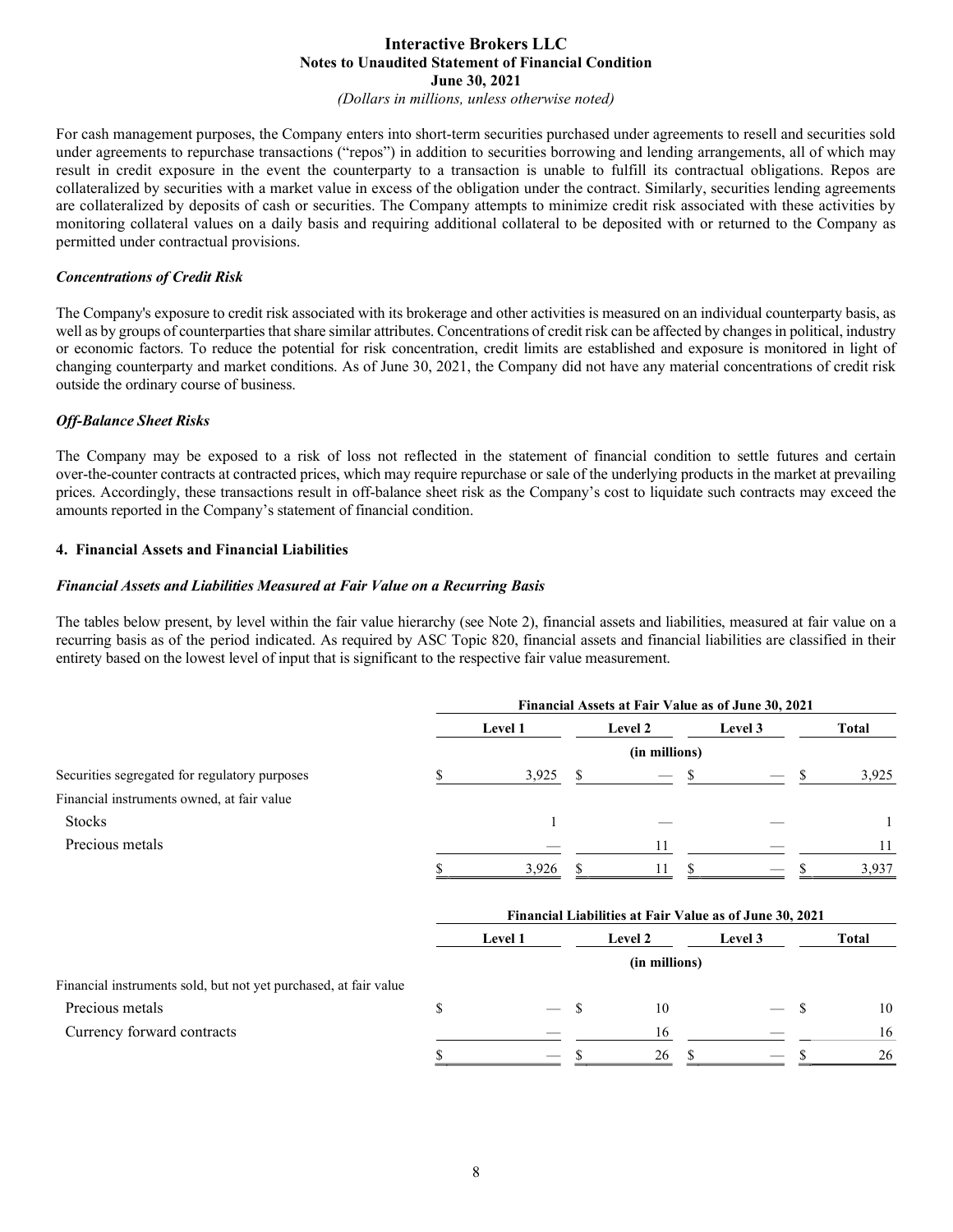(Dollars in millions, unless otherwise noted)

#### Financial Assets and Liabilities Not Measured at Fair Value

The table below represents the carrying value, fair value and fair value hierarchy category of certain financial assets and liabilities that are not recorded at fair value in the Company's statement of financial condition as of the period indicated. The table below excludes all non-financial assets and liabilities.

| June 30, 2021 |        |                   |        |                   |       |                          |        |              |         |
|---------------|--------|-------------------|--------|-------------------|-------|--------------------------|--------|--------------|---------|
|               |        |                   |        |                   |       |                          |        |              | Level 3 |
|               |        |                   |        |                   |       |                          |        |              |         |
| \$            | 2,162  | -S                | 2,162  | \$                | 2,162 | <sup>\$</sup>            |        |              |         |
|               | 3,396  |                   | 3,396  |                   | 3,396 |                          |        |              |         |
|               | 11,710 |                   | 11,710 |                   |       |                          | 11,710 |              |         |
|               | 3,184  |                   | 3,184  |                   |       |                          | 3,184  |              |         |
|               | 4,166  |                   | 4,166  |                   |       |                          | 4,166  |              |         |
|               | 46,806 |                   | 46,806 |                   |       |                          | 46,806 |              |         |
|               | 3,542  |                   | 3,542  |                   |       |                          | 3,542  |              |         |
|               | 123    |                   | 123    |                   |       |                          | 123    |              |         |
|               | 97     |                   | 97     |                   |       |                          | 97     |              |         |
|               | 9      |                   | 9      |                   |       |                          | 2      |              | 7       |
| \$            | 75,195 | -S                | 75,195 | \$                | 5,558 | S.                       | 69,630 | \$           | 7       |
|               |        |                   |        |                   |       |                          |        |              |         |
| \$            | 68     | <sup>\$</sup>     | 68     | <sup>\$</sup>     |       |                          | 68     | $\mathbf{s}$ |         |
|               | 10,560 |                   | 10,560 |                   |       |                          | 10,560 |              |         |
|               | 62,164 |                   | 62,164 |                   |       |                          | 62,164 |              |         |
|               | 200    |                   | 200    |                   |       |                          | 200    |              |         |
|               | 72     |                   | 72     |                   |       |                          | 72     |              |         |
|               | 10     |                   | 10     |                   |       |                          | 10     |              |         |
| \$            | 73,074 | \$                | 73,074 | \$                |       | S                        | 73,074 | \$           |         |
|               |        | Carrying<br>Value |        | <b>Fair Value</b> |       | Level 1<br>(in millions) | $-kS$  | Level 2      | - \$    |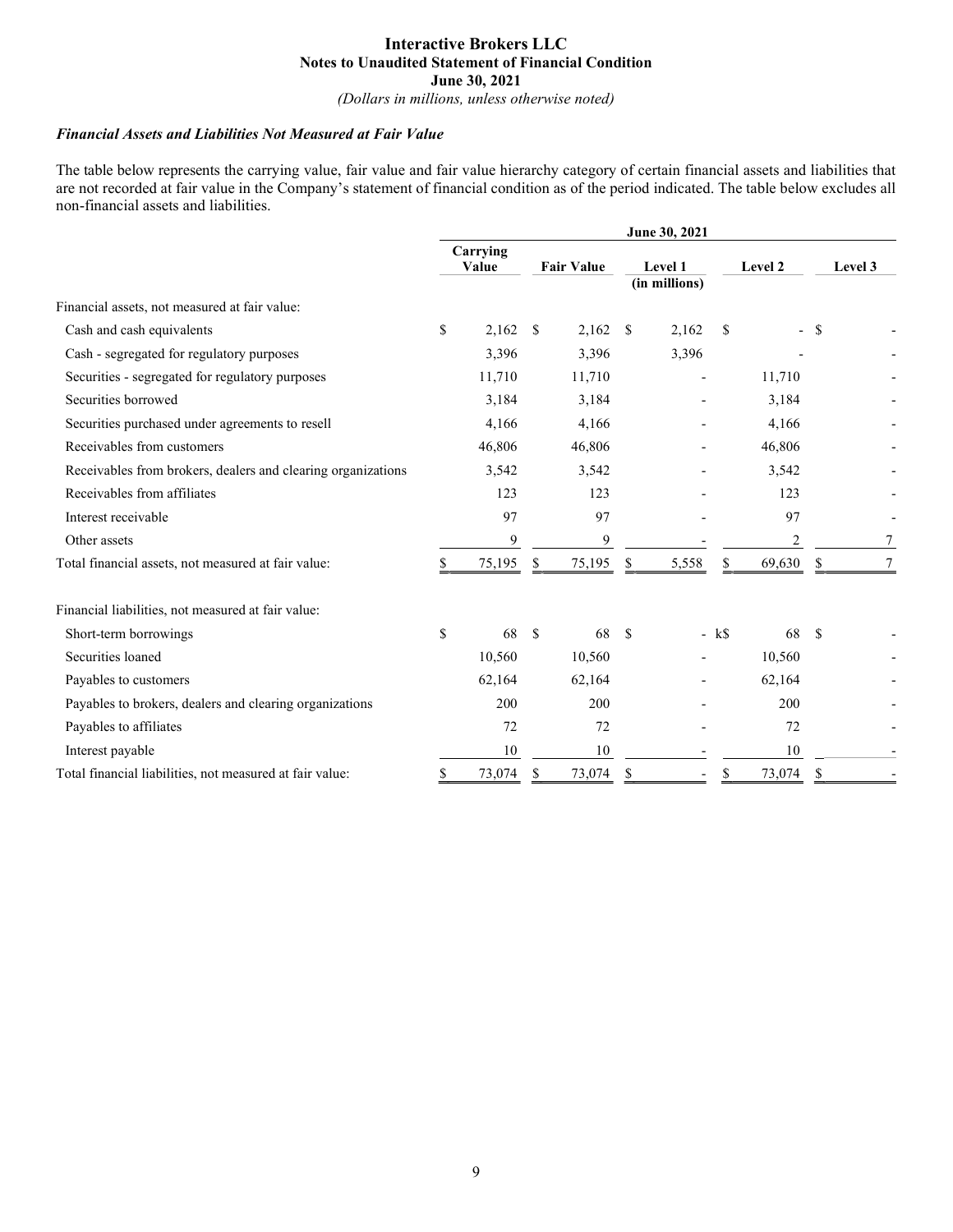(Dollars in millions, unless otherwise noted)

#### Netting of Financial Assets and Financial Liabilities

 $\mathcal{L}_\text{max}$ 

The Company's policy is to net securities borrowed and securities loaned, and securities purchased under agreements to resell and securities sold under agreements to repurchase that meet the offsetting requirements prescribed in ASC Topic 210-20. In the tables below, the amounts of financial instruments that are not offset in the statement of financial condition, but could be netted against cash or financial instruments with specific counterparties under master netting agreements, according to the terms of the agreements, including clearing houses or over the counter currency forward contract counterparties, are presented to provide financial statement readers with the Company's net payable or receivable with counterparties for these financial instruments.

The table below presents the netting of financial assets and of financial liabilities as of the period indicated:

|                                                                     |    |                                                                                                  |                                                                                                           |  |                                                                                                | June 30, 2021 |                                                                                                                                  |               |                   |     |
|---------------------------------------------------------------------|----|--------------------------------------------------------------------------------------------------|-----------------------------------------------------------------------------------------------------------|--|------------------------------------------------------------------------------------------------|---------------|----------------------------------------------------------------------------------------------------------------------------------|---------------|-------------------|-----|
|                                                                     |    | <b>Gross</b><br><b>Amounts</b><br>of Financial<br>Assets and<br><b>Liabilities</b><br>Recognized | <b>Amounts</b><br>Offset in the<br><b>Statement of</b><br><b>Financial</b><br>$\overline{2}$<br>Condition |  | <b>Net Amounts</b><br><b>Presented in the</b><br><b>Statement of</b><br>Financial<br>Condition |               | <b>Amounts Not Offset in</b><br>the Statement of<br><b>Financial Condition</b><br><b>Cash or Financial</b><br><b>Instruments</b> |               | <b>Net Amount</b> |     |
| Offsetting of financial assets:                                     |    |                                                                                                  |                                                                                                           |  |                                                                                                | (in millions) |                                                                                                                                  |               |                   |     |
| Securities segregated for regulatory                                |    |                                                                                                  |                                                                                                           |  |                                                                                                |               |                                                                                                                                  |               |                   |     |
| purchased under agreements to resell                                | \$ | 11,710<br>$\mathbf{1}$                                                                           | <sup>\$</sup>                                                                                             |  | \$.                                                                                            | 11,710        | $\mathbf{s}$                                                                                                                     | $(11,710)$ \$ |                   |     |
| Securities borrowed                                                 |    | 3,184                                                                                            |                                                                                                           |  |                                                                                                | 3,184         |                                                                                                                                  | (3,119)       |                   | 65  |
| Securities purchased under agreements to<br>resell                  |    | 4,166                                                                                            |                                                                                                           |  |                                                                                                | 4,166         |                                                                                                                                  | (4,166)       |                   |     |
| Total                                                               |    | 19,060                                                                                           | \$                                                                                                        |  |                                                                                                | 19,060        | \$                                                                                                                               | (18,995)      | S                 | 65  |
| Offsetting of financial liabilities:                                |    |                                                                                                  |                                                                                                           |  |                                                                                                |               |                                                                                                                                  |               |                   |     |
| Securities loaned                                                   | \$ | 10,560                                                                                           | \$                                                                                                        |  | \$                                                                                             | 10,560        | -S                                                                                                                               | $(10,085)$ \$ |                   | 475 |
| Financial instruments sold, but not yet<br>purchased, at fair value |    |                                                                                                  |                                                                                                           |  |                                                                                                |               |                                                                                                                                  |               |                   |     |
| Currency forward contracts                                          |    | 16                                                                                               |                                                                                                           |  |                                                                                                | 16            |                                                                                                                                  |               |                   | 16  |
| Total                                                               | S  | 10,576                                                                                           |                                                                                                           |  |                                                                                                | 10,576        | S                                                                                                                                | (10,085)      | S                 | 491 |

(1) As of June 30, 2021, the Company had 11.7 billion of securities purchased under agreements to resell that were segregated to satisfy regulatory requirements. These securities are included in "Securities - segregated for regulatory purposes" in the statement of financial condition.

(2) The Company did not have any balances eligible for netting in accordance with ASC Topic 210-20 at June 30, 2021.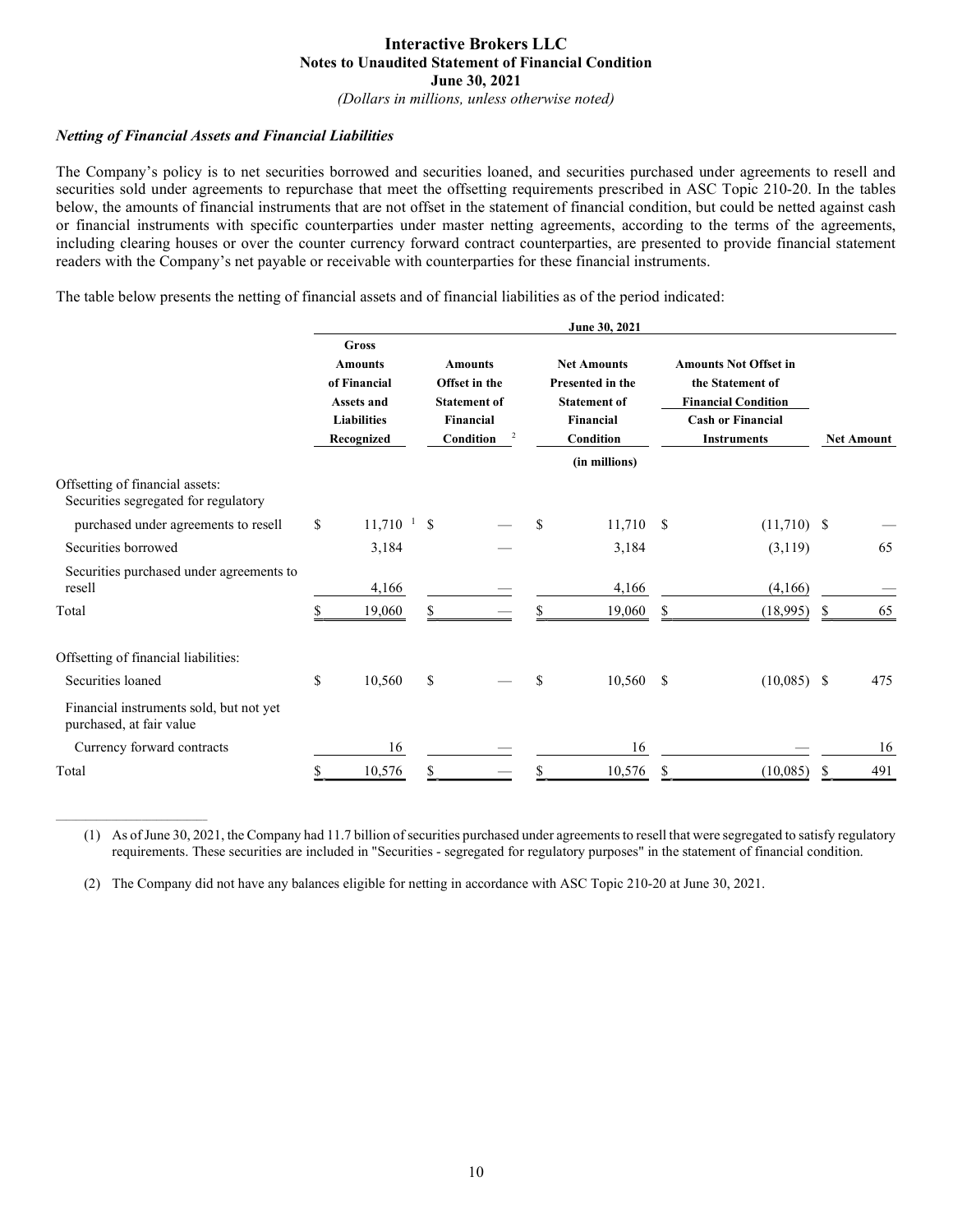(Dollars in millions, unless otherwise noted)

#### Secured Financing Transactions – Maturities and Collateral Pledged

The table below presents gross obligations for securities loaned transactions by remaining contractual maturity and class of collateral pledged as of the period indicated:

|                   |                              |                                       |    |                                                         |  | June 30, 2021            |              |                          |              |  |  |
|-------------------|------------------------------|---------------------------------------|----|---------------------------------------------------------|--|--------------------------|--------------|--------------------------|--------------|--|--|
|                   |                              | <b>Remaining Contractual Maturity</b> |    |                                                         |  |                          |              |                          |              |  |  |
|                   | Overnight and<br><b>Open</b> |                                       |    | Less than 30<br>$30 - 90$ days<br>days<br>(in millions) |  |                          | Over 90 days |                          | <b>Total</b> |  |  |
| Securities loaned |                              |                                       |    |                                                         |  |                          |              |                          |              |  |  |
| Stocks            | \$                           | 10,515                                | \$ | $-$ \$                                                  |  | $\mathbf{r}$             |              | $-$ \$                   | 10,515       |  |  |
| Corporate bonds   |                              | 45                                    |    |                                                         |  |                          |              |                          | 45           |  |  |
| Total             |                              | 10,560                                | S  | $\overline{\phantom{0}}$                                |  | $\overline{\phantom{0}}$ |              | $\overline{\phantom{0}}$ | 10,560       |  |  |

#### 5. Collateralized Transactions

The Company enters into securities borrowing and lending transactions and agreements to repurchase and resell securities to obtain securities for settlement and to earn residual interest rate spreads. In addition, the Company's customers pledge their securities owned to collateralize margin loans. Under these transactions, the Company either receives or provides collateral, including equity, corporate debt and U.S. government securities. Under typical agreements, the Company is permitted to sell or repledge securities received as collateral and use these securities to secure securities purchased under agreements to resell, enter into securities lending transactions or deliver these securities to counterparties to cover short positions.

The Company also engages in securities financing transactions with and for customers through margin lending. Customer receivables generated from margin lending activity are collateralized by customer-owned securities held by the Company. Customers' required margin levels and established credit limits are monitored continuously by risk management staff using automated systems. Pursuant to the Company's policy and as enforced by such systems, customers are required to deposit additional collateral or reduce positions, when necessary to avoid automatic liquidation of their positions.

Margin loans are extended to customers on a demand basis and are not committed facilities. Factors considered in the acceptance or rejection of margin loans are the amount of the loan, the degree of leverage being employed in the customer account and an overall evaluation of the customer's portfolio to ensure proper diversification or, in the case of concentrated positions, appropriate liquidity of the underlying collateral. Additionally, transactions relating to concentrated or restricted positions are limited or prohibited by raising the level of required margin collateral (to 100% in the extreme case). Underlying collateral for margin loans is evaluated with respect to the liquidity of the collateral positions, valuation of securities, volatility analysis and an evaluation of industry concentrations. Adherence to the Company's collateral policies significantly limits the Company's credit exposure to margin loans in the event of a customer's default. Under margin lending agreements, the Company may request additional margin collateral from customers and may sell securities that have not been paid for or purchase securities sold but not delivered from customers, if necessary. At June 30, 2021, approximately \$46.8 billion of customer margin loans were outstanding.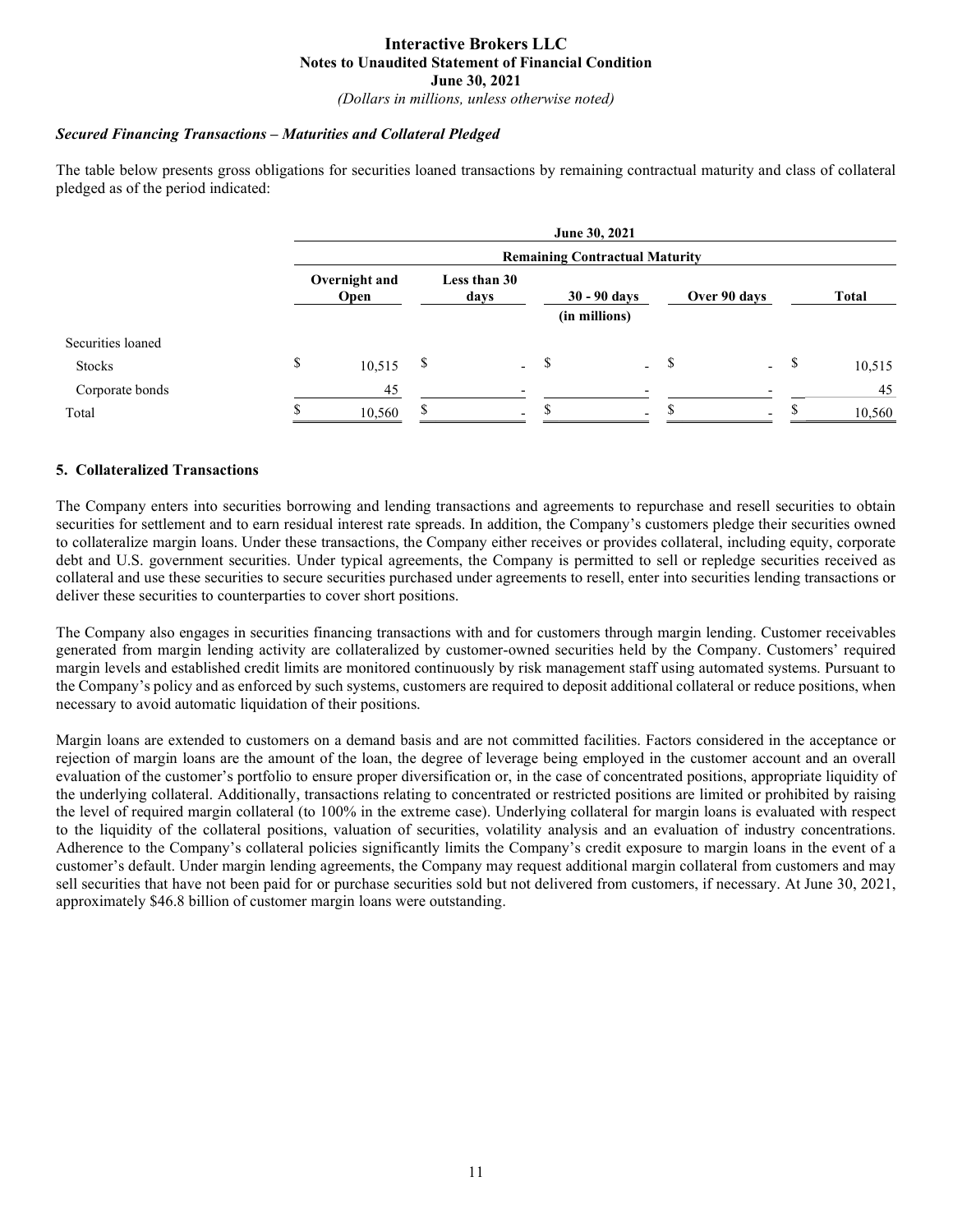The table below presents a summary of the amounts related to collateralized transactions as of the period indicated:

|                                                                           |                                 | June 30, 2021 |   |           |  |  |
|---------------------------------------------------------------------------|---------------------------------|---------------|---|-----------|--|--|
|                                                                           | <b>Permitted</b><br>to Repledge |               |   | Sold or   |  |  |
|                                                                           |                                 |               |   | Repledged |  |  |
|                                                                           |                                 | (in millions) |   |           |  |  |
| Securities lending transactions                                           | S                               | 49,076        | S | 5,664     |  |  |
| Securities purchased under agreements to resell transactions <sup>1</sup> |                                 | 15,847        |   | 15,642    |  |  |
| Customer margin assets                                                    |                                 | 56,456        |   | 14,313    |  |  |
|                                                                           |                                 | 121,379       |   | 35,619    |  |  |

<sup>(1)</sup> As of June 30, 2021, \$11.7 billion or 75% of securities acquired through agreements to resell that are shown as repledged have been deposited in a separate bank account for the exclusive benefit of customers in accordance with the Customer Protection Rule.

#### 6. Receivables and Payables from Contracts with Customers

Receivables arise when the Company has an unconditional right to receive payment under a contract with a customer and are derecognized when the cash is received. As of June 30, 2021, receivables of \$13 are reported in other assets in the statement of financial condition.

Contract assets arise when the revenue associated with the contract is recognized prior to the Company's unconditional right to receive payment under a contract with a customer (i.e., unbilled receivable) and are derecognized when either it becomes a receivable or the cash is received. Contract assets are reported in other assets in the statement of financial condition. As of June 30, 2021, contract asset balances were not material.

Contract liabilities arise when customers remit contractual cash payments in advance of the Company satisfying its performance obligations under the contract and are derecognized when the revenue associated with the contract is recognized either when a milestone is met triggering the contractual right to bill the customer or when the performance obligation is satisfied. Contract liabilities are reported in accounts payable, accrued expenses and other liabilities in the statement of financial condition. As of June 30, 2021, contract liability balances were not material.

#### 7. Employee Incentive Plans

#### Defined Contribution Plan

The Company offers all employees who have met minimum service requirements the opportunity to participate in defined contribution retirement plans qualifying under the provisions of Section 401(k) of the Internal Revenue Code. The general purpose of this plan is to provide employees with an incentive to make regular savings in order to provide additional financial security during retirement. This plan provides for the Company to match 50% of the employees' pre-tax contribution, up to a maximum of 10% of eligible earnings. The employee is vested in the matching contribution incrementally over six years of service.

#### 2007 Stock Incentive Plan

Under IBG, Inc.'s Stock Incentive Plan, up to 30 million shares of IBG, Inc.'s Class A common stock may be issued to satisfy vested restricted stock units granted to directors, officers, employees, contractors and consultants of the Company. The purpose of the Stock Incentive Plan is to promote the Company's long-term financial success by attracting, retaining and rewarding eligible participants.

The Stock Incentive Plan is administered by the Compensation Committee of IBG, Inc.'s Board of Directors. The Compensation Committee has discretionary authority to determine the eligibility to participate in the Stock Incentive Plan and establishes the terms and conditions of the awards, including the number of awards granted to each participant and all other terms and conditions applicable to such awards in individual grant agreements. Awards are expected to be made primarily through grants of IBG Inc.'s restricted stock units. Stock Incentive Plan awards are subject to issuance over time. All previously granted but not yet earned awards may be cancelled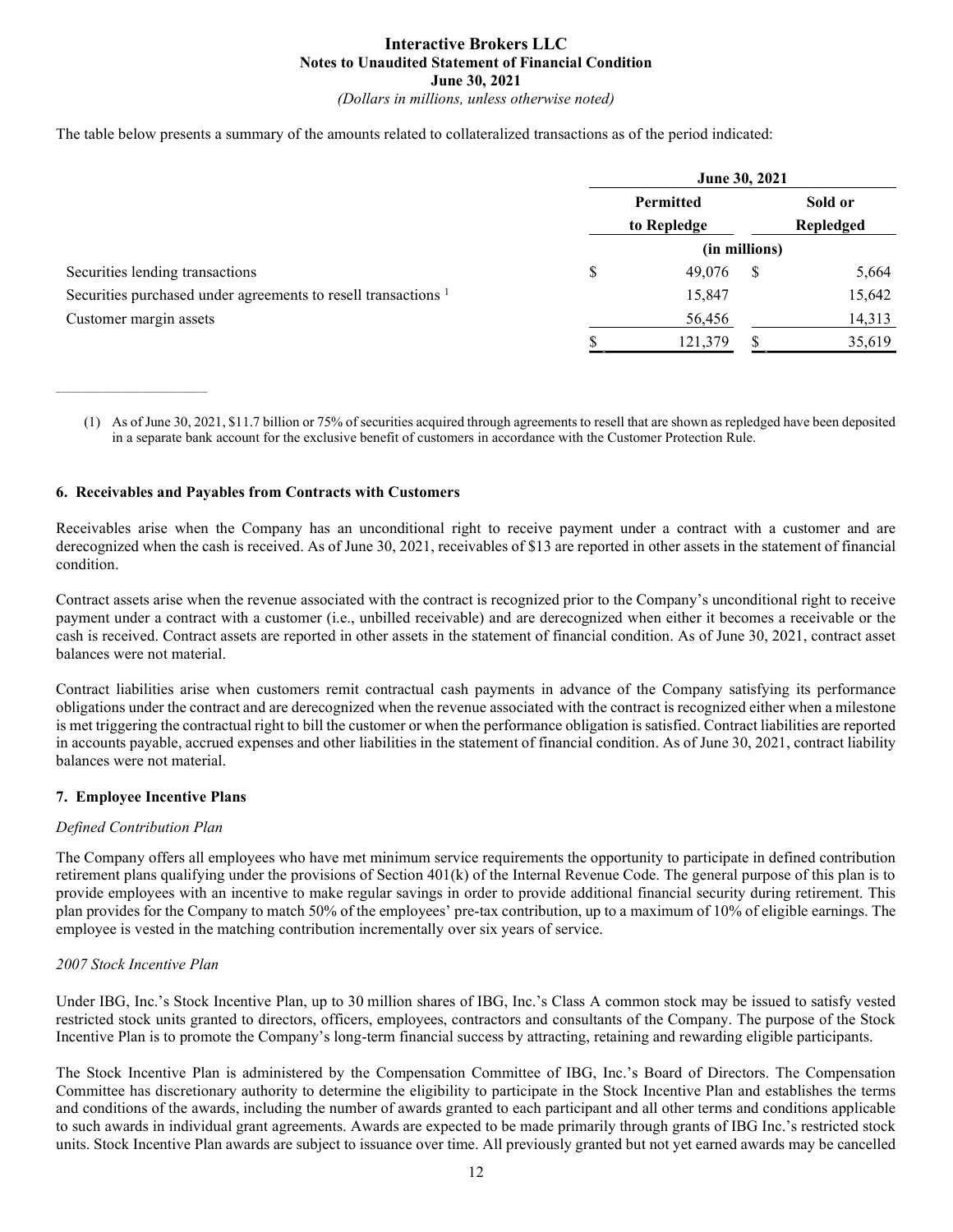(Dollars in millions, unless otherwise noted)

by the Company upon the participant's termination of employment or violation of certain applicable covenants prior to issuance, unless determined otherwise by the Compensation Committee.

The Stock Incentive Plan provides that, upon a change in control, the Compensation Committee may, at its discretion, fully vest any granted but not yet earned awards under the Stock Incentive Plan, or provide that any such granted but not yet earned awards will be honored or assumed, or new rights substituted by the new employer on a substantially similar basis and on terms and conditions substantially comparable to those of the Stock Incentive Plan.

IBG, Inc. is expected to continue to grant awards on or about December 31 of each year to eligible participants as part of an overall plan of equity compensation. Restricted stock units vest, and become distributable to participants in accordance with the following schedule:

- 10% on the first vesting date, which is on or about May 9 of each year; and
- an additional 15% on each of the following six anniversaries of the first vesting, assuming continued employment with the Company and compliance with non-competition and other applicable covenants.

Estimated future grants under the Stock Incentive Plan are accrued for ratably during each year (see Note 2). In accordance with the vesting schedule, outstanding awards vest and are distributed to participants yearly on or about May 9 of each year. At the end of each year, no vested awards remain undistributed.

The table below summarizes the Stock Incentive Plan activity for the period indicated:

|                            | <b>Stock Incentive Plan</b><br>Units $1$ | <b>Intrinsic Value of SIP</b><br><b>Shares which Vested</b><br>and were Distributed <sup>2</sup> |
|----------------------------|------------------------------------------|--------------------------------------------------------------------------------------------------|
| Balance, December 31, 2020 | 1,320,528                                |                                                                                                  |
| Granted                    |                                          |                                                                                                  |
| Cancelled                  | (16, 848)                                |                                                                                                  |
| Distributed                | (345, 193)                               | 24<br>S                                                                                          |
| Balance, June 30, 2021     | 958,487                                  |                                                                                                  |

(1) Stock Incentive Plan number of granted restricted stock units related to prior years was adjusted by 51,869 restricted stock units during the six months ended June 30, 2021.

(2) Intrinsic value of SIP units distributed represents the compensation value reported to the participants.

Awards previously granted but not yet earned under the Stock Incentive Plan are subject to the plan's post-employment provisions in the event a participant ceases employment with the Company. Through June 30, 2021, a total of 153,167 restricted stock units have been distributed under these post-employment provisions.

#### 8. Leases

 $\mathcal{L}_\text{max}$ 

All of the Company's leases are classified as operating leases and primarily consist of real estate leases for corporate offices, data centers, and other facilities. As of June 30, 2021, the weighted-average remaining lease term on these leases is approximately 5 years and the weighted-average discount rate used to measure the lease liabilities is approximately 4.19%. The Company's lease agreements do not contain any residual value guarantees, restrictions or covenants.

The table below presents balances reported in the statement of financial condition related to the Company's leases as of June 30, 2021:

|                                |    | June 30, 2021 |  |  |
|--------------------------------|----|---------------|--|--|
|                                |    | (in millions) |  |  |
| Right-of-use assets $1$        | S. |               |  |  |
| Lease liabilities <sup>1</sup> | S  | \$10          |  |  |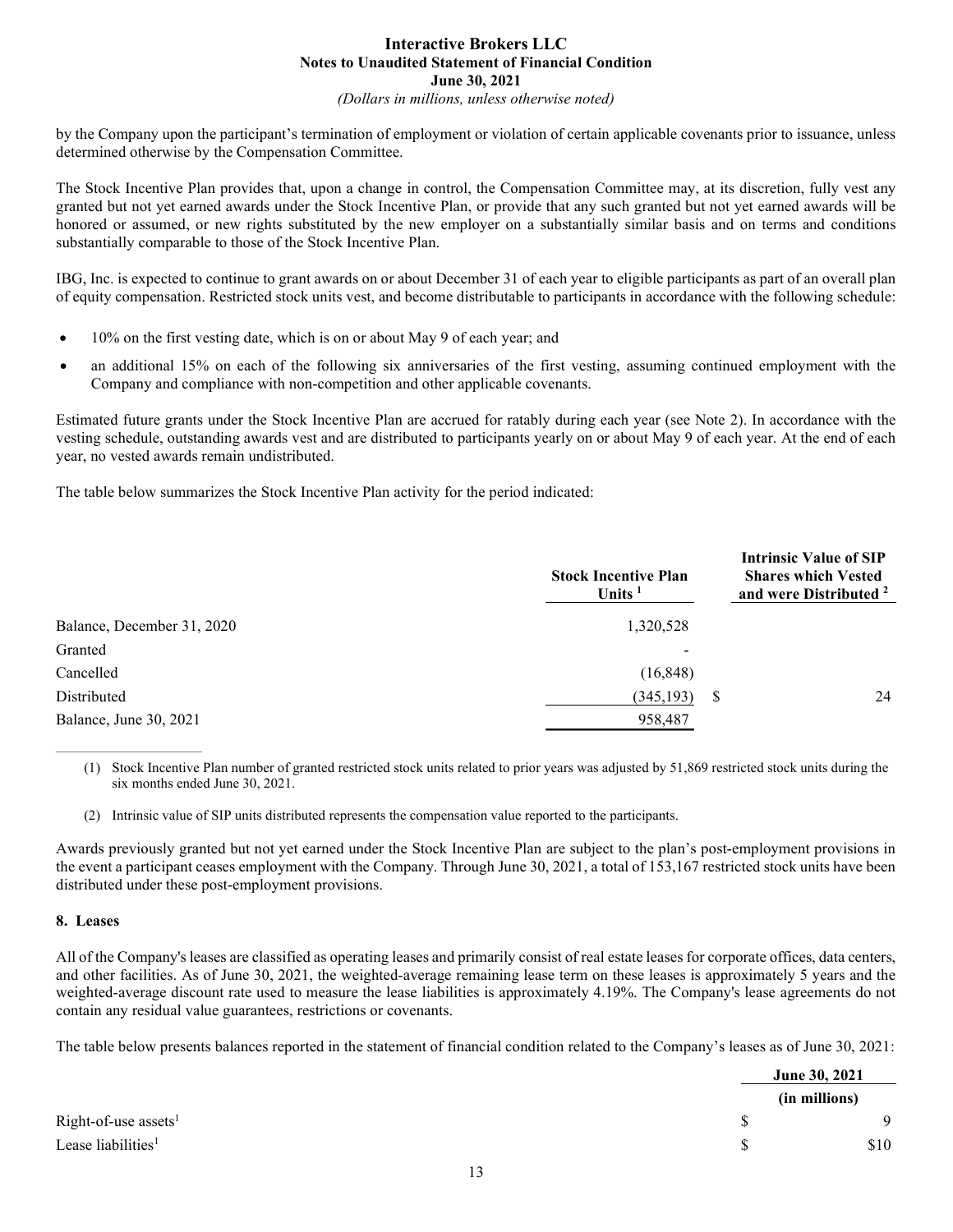(1) Right-of-use assets are included in other assets and lease liabilities are included in accounts payable, accrued expenses and other liabilities in the Company's statement of financial condition.

The table below reconciles the undiscounted cash flows of the Company's leases as of June 30, 2021 to the present value of its operating lease payments:

|                                              | June 30, 2021 |
|----------------------------------------------|---------------|
|                                              | (in millions) |
| 2021 (remaining)                             | \$            |
| 2022                                         | 2             |
| 2023                                         | 2             |
| 2024                                         | 2             |
| 2025                                         | 2             |
| 2026                                         | 2             |
| Thereafter                                   |               |
| Total undiscounted operating lease payments  | 11            |
| Less: imputed interest                       | (1)           |
| Present value of operating lease liabilities | 10            |

#### 9. Property, Equipment, and Intangible Assets

Property, equipment, and intangible assets, which are included in other assets in the statement of financial condition consist of leasehold improvements, computer equipment, computer software, office furniture and equipment, and intangible assets acquired. The table below presents balances related to property, equipment, and intangible assets as of June 30, 2021:

|                                                     | June 30, 2021 |                |  |
|-----------------------------------------------------|---------------|----------------|--|
|                                                     | (in millions) |                |  |
| Leasehold improvements                              | \$            | 4              |  |
| Computer equipment                                  |               | 11             |  |
| Computer software                                   |               |                |  |
| Office furniture and equipment                      |               | $\mathfrak{D}$ |  |
| Intangible assets acquired - customer relationships |               | 4              |  |
|                                                     |               | 22             |  |
| Less - accumulated depreciation and amortization    |               | (8)            |  |
| Property, equipment, and intangible assets, net     |               | 14             |  |

#### 10. Commitments, Contingencies and Guarantees

#### Legal, Regulatory and Governmental Matters

The Company is subject to certain pending and threatened legal, regulatory and governmental actions and proceedings that arise out of the normal course of business. Given the inherent difficulty of predicting the outcome of such matters, particularly in proceedings where claimants seek substantial or indeterminate damages, or which are in their early stages, the Company is generally not able to quantify the actual loss or range of loss related to such legal proceedings, the manner in which they will be resolved, the timing of their final resolution or the ultimate settlement. Management believes that the resolution of these matters will not have a material effect, if any, on the Company's business or financial condition.

The Company accounts for potential losses related to litigation in accordance with FASB ASC Topic 450, "Contingencies." As of June 30, 2021, accruals for potential losses related to legal, regulatory, and governmental actions, and proceedings matters were not material.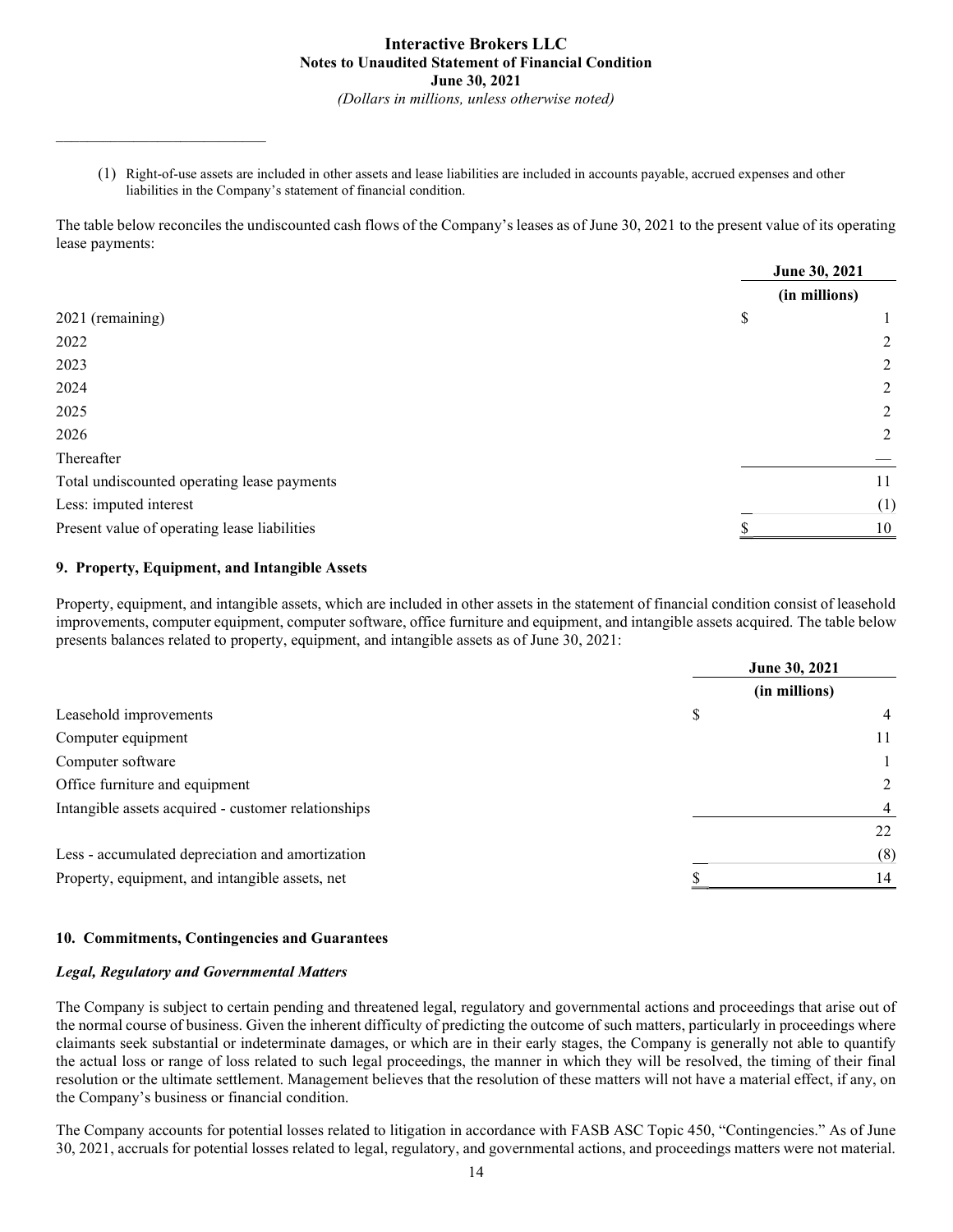#### Trading Technologies Matter

On February 3, 2010, Trading Technologies International, Inc. ("Trading Technologies") filed a complaint in the U.S. District Court for the Northern District of Illinois, Eastern Division, against IBG LLC and the Company ("Defendants"). The complaint, as amended, alleges that the Defendants have infringed and continue to infringe twelve U.S. patents held by Trading Technologies. Trading Technologies is seeking, among other things, damages and injunctive relief. The Defendants filed an answer to Trading Technologies' amended complaint, as well as related counterclaims. The Defendants deny Trading Technologies' claims, assert that the asserted patents are not infringed and are invalid, and assert several other defenses as well.

The asserted patents were the subject of petitions before the United States Patent and Trademark Office ("USPTO") seeking Covered Business Method Review ("CBM Review"). The USPTO Patent Trial Appeal Board ("PTAB") found all claims of ten of the twelve asserted patents to be invalid. Of the remaining two patents, 53 of the 56 claims of one patent were held invalid and the other patent survived CBM Review proceedings. Appeals were filed by either Defendants or Trading Technologies on all PTAB determinations.

The United States Court of Appeals for the Federal Circuit affirmed the PTAB's CBM Review determinations that eight patents were invalid, and vacated the CBM Review determinations of invalidity for four patents, concluding that these patents were not eligible for CBM Review. The District Court proceedings on the four patents where the CBM Review determinations had been vacated thereafter resumed in March 2019.

In June 2021, the District Court granted summary judgment in favor of the Defendants, finding that two of the remaining four patents are invalid. Thereafter, two patents remained in dispute. The District Court trial with respect to these two patents began on August 6, 2021 and is nearing its conclusion.

While it is difficult to predict the outcome of the matter, the Company believes it has meritorious defenses to the allegations made in the complaint and is defending itself vigorously against them. However, litigation is inherently uncertain and there can be no guarantee that the Company will prevail or that the litigation can be settled on favorable terms.

#### Class Action Matter

On December 18, 2015, a former individual customer filed a purported class action complaint against the Company, IBG, Inc., and Thomas Frank, Ph.D., IBG, Inc.'s Executive Vice President and Chief Information Officer, in the U.S. District Court for the District of Connecticut. The complaint alleges that the purported class of the Company's customers were harmed by alleged "flaws" in the computerized system used to close out (i.e., liquidate) positions in customer brokerage accounts that have margin deficiencies. The complaint seeks, among other things, undefined compensatory damages and declaratory and injunctive relief.

On September 28, 2016, the District Court issued an order granting the Company's motion to dismiss the complaint in its entirety, and without providing plaintiff leave to amend. On September 28, 2017, plaintiff appealed to the United States Court of Appeals for the Second Circuit. On September 26, 2018, the Court of Appeals affirmed the dismissal of plaintiff's claims of breach of contract and commercially unreasonable liquidation but vacated and remanded back to the District Court plaintiff's claims for negligence. On November 30, 2018, the plaintiff filed a second amended complaint. The Company filed a motion to dismiss the new complaint on January 15, 2019, which was denied on September 30, 2019. On December 9, 2019, the Company filed a motion requesting that the District Court certify to the Connecticut Supreme Court two questions of Connecticut law directly relevant to the motion to dismiss. The Court denied the Company's motion to certify on May 15, 2020. Currently, Plaintiff's motion for class certification is due on December 1, 2021. The Company does not believe that a purported class action is appropriate given the great differences in portfolios, markets and many other circumstances surrounding the liquidation of any particular customer's margin-deficient account. The Company and the related defendants intend to continue to defend themselves vigorously against the case and, consistent with past practice in connection with this type of unwarranted action, any potential claims for counsel fees and expenses incurred in defending the case may be fully pursued against the plaintiff.

#### "Short Squeeze" Antitrust Litigation

Beginning in late January 2021, more than three dozen federal class action lawsuits were filed in different jurisdictions against various brokers and other market participants claiming that the defendants acted improperly in restricting trading in the shares of and options on GameStop Corp. and other companies that were subject to unusual trading in January 2021 in what has been referred to as the "Redditrelated short-squeeze". Most of these cases assert federal antitrust claims, including alleging an illegal antitrust conspiracy among the defendants, as well as various state and federal securities-related claims. The Company and its affiliates have been named as defendants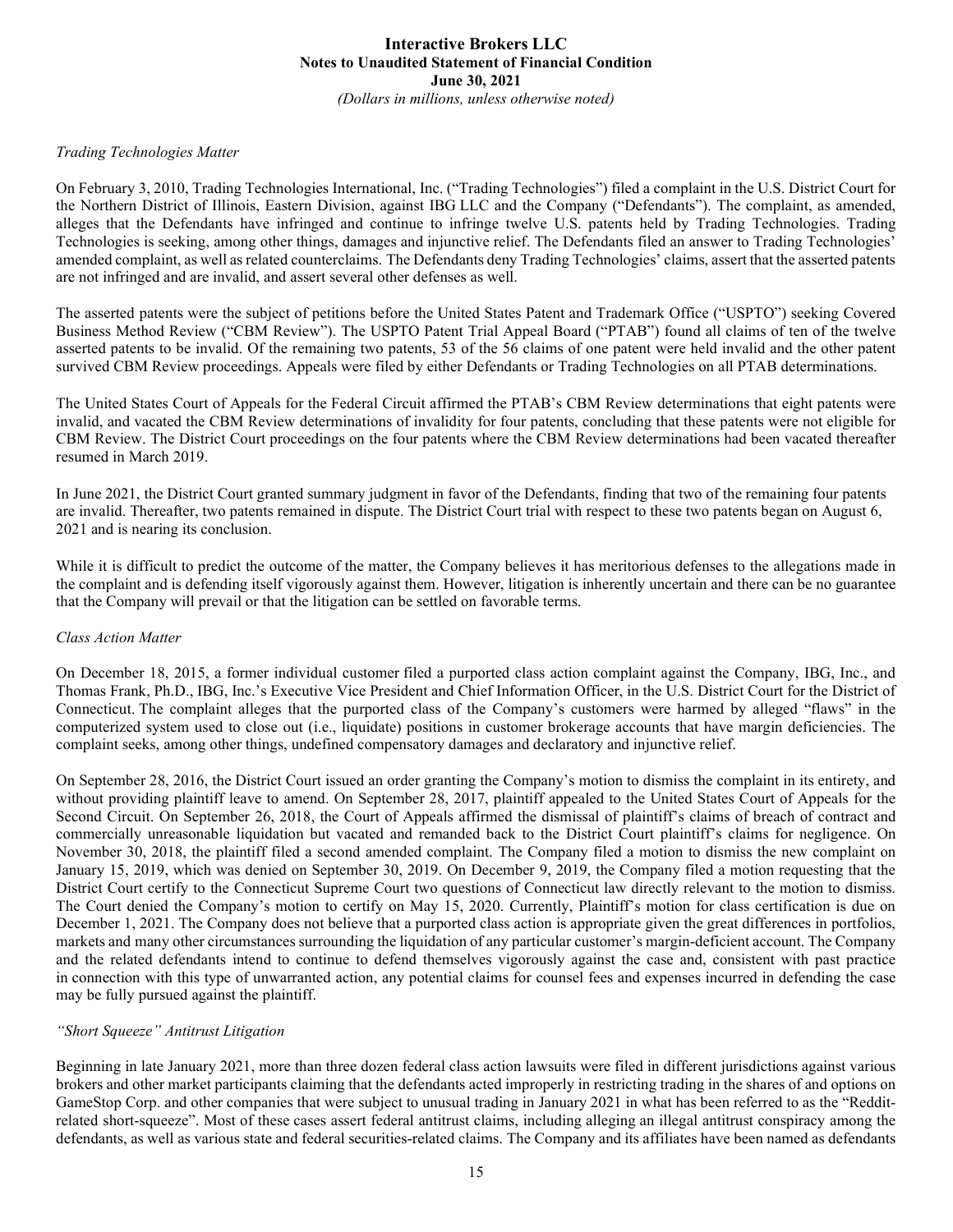(Dollars in millions, unless otherwise noted)

in several of these class action lawsuits. The cases were consolidated into a multidistrict litigation ("MDL"), and were transferred to the Southern District of Florida on April 1, 2021 for pre-trial proceedings. By the Order dated May 18, 2021, the Court divided the cases into four tranches: (1) antitrust claims ("Antitrust Tranche"); (2) state-law claims against Robinhood entities ("Robinhood Tranche"); (3) state-law claims against other defendants ("Other Broker Tranche"); and (4) federal security law claims ("Federal Securities Tranche"). The same Order appointed lead plaintiffs' counsel for the Antitrust, Robinhood, and Other Broker Tranches. On July 13, 2021, the plaintiffs voluntarily dismissed the Robinhood Tranche case. Master complaints for the Antitrust and Other Broker Tranche cases were due on July 26, 2021. The defendants' motions to dismiss for those cases are due on August 30, 2021. The pleading dates for the Federal Securities Tranche will not be set until lead plaintiffs' counsel for that case is appointed. The Company believes that the claims asserted against the Company and its affiliates lack merit on their face and the Company intends to file, at the appropriate time, a motion to dismiss any class action that might name the Company and its affiliates as defendants.

#### Regulatory Matters

The Company is subject to regulatory oversight and examination by numerous governmental and self-regulatory authorities. As announced on August 10, 2020, the Company agreed to settle certain matters related to its historical anti-money laundering and Bank Secrecy Act practices and procedures with FINRA, the SEC and the CFTC. As part of the settlements, the Company agreed to pay penalties of \$15 to FINRA, \$11.5 to the SEC and \$11.5 to the CFTC, plus approximately \$700,000 in disgorgement. In addition, the Company agreed to continue the retention of an independent consultant to review the implementation of its enhanced compliance practices and procedures. The Company is also cooperating with a United States Department of Justice inquiry concerning these matters, and while its outcome cannot be predicted, the Company does not believe that the resolution of this inquiry is likely to have a materially adverse effect on its financial condition.

#### Guarantees

The Company provides guarantees to securities and commodities clearing houses and exchanges which meet the accounting definition of a guarantee under FASB ASC Topic 460, "Guarantees." Under standard membership agreements, clearing house and exchange members are required to guarantee collectively the performance of other members. Under the agreements, if a member becomes unable to satisfy its obligations, other members would be required to meet shortfalls. In the opinion of management, the Company's liability under these arrangements is not quantifiable and could exceed the cash and securities they have posted as collateral. However, the potential for the Company to be required to make payments under these arrangements is remote. Accordingly, no contingent liability is carried in the statement of financial condition for these arrangements.

In connection with its retail brokerage business, the Company performs securities and commodities execution, clearance and settlement on behalf of its customers for whom it commits to settle trades submitted by such customers with the respective clearing houses. If a customer fails to fulfill its settlement obligations, the Company must fulfill those settlement obligations. No contingent liability is carried on the statement of financial condition for such customer obligations.

#### Other Commitments

Certain clearing houses, clearing banks and firms used by the Company are given a security interest in certain assets of the Company held by those clearing organizations. These assets may be applied to satisfy the obligations of the Company to the respective clearing organizations.

#### 11. Segregation of Funds and Reserve Requirements

As a result of customer activities, the Company is obligated by rules mandated by its primary regulators, the SEC and the CFTC, to segregate or set aside cash or qualified securities to satisfy such rules which have been promulgated to protect customer assets. In addition, the Company is a member of various clearing organizations at which cash or securities are deposited as required to conduct of day-to-day clearance activities.

In accordance with the Customer Protection Rule, the Company is required to maintain separate bank accounts for the exclusive benefit of customers. At June 30, 2021, the Company held cash of \$2 billion and securities purchased under agreements to resell with a carrying value of \$11.3 billion to satisfy this requirement.

During the period ended June 30, 2021, the Company performed the computations for the assets in the proprietary accounts of brokers (commonly referred to as "PAB") in accordance with the customer reserve computation set forth under the Customer Protection Rule. At June 30, 2021, the Company held securities purchased under agreements to resell with a carrying value of \$411 to satisfy this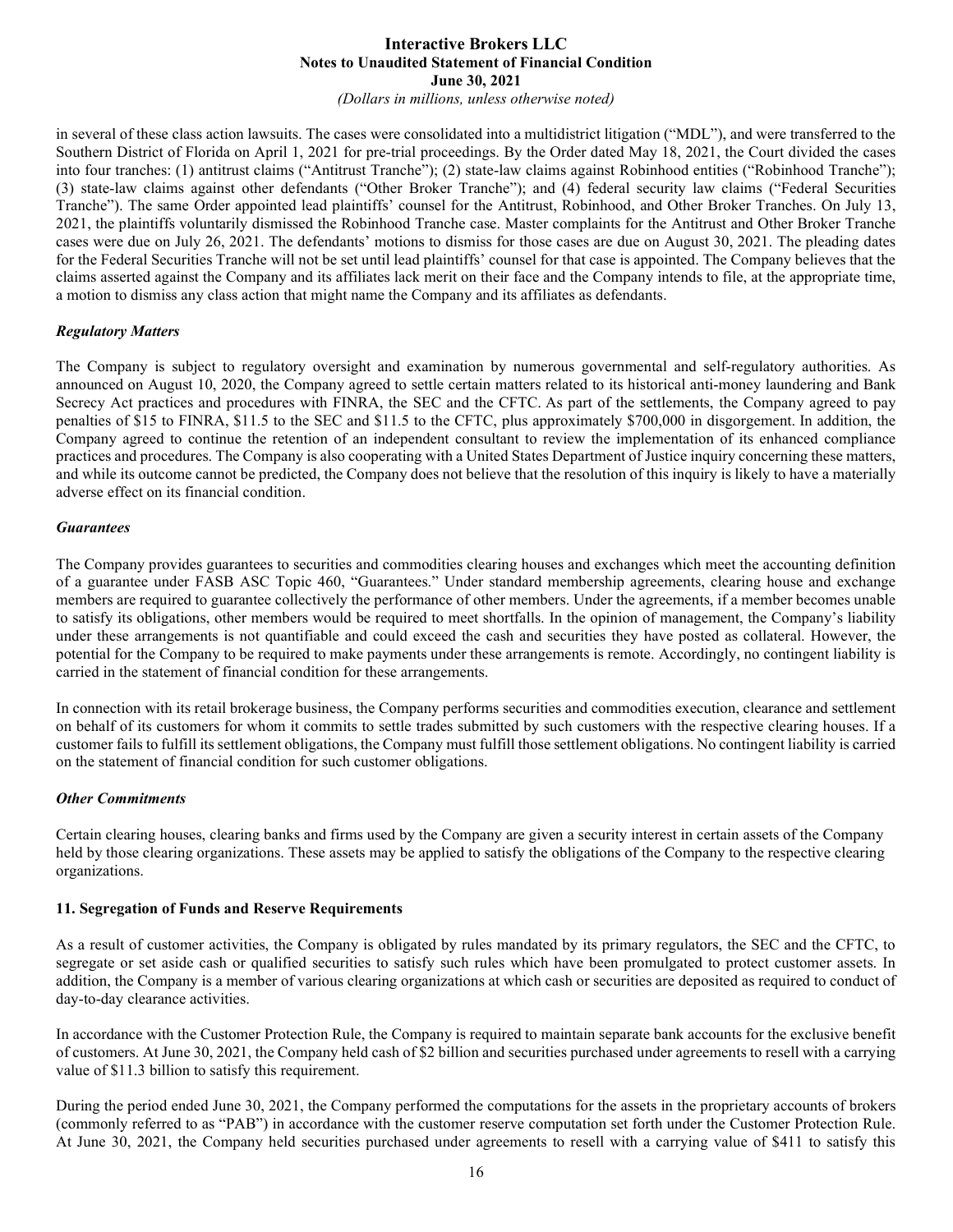(Dollars in millions, unless otherwise noted)

#### requirement.

In accordance with the Commodity Exchange Act, the Company is required to segregate all monies, securities and property received to margin and to guarantee or secure the trades or contracts of customers in regulated commodities. At June 30, 2021, the Company had cash and securities of \$5.0 billion; receivables from brokers, dealers and clearing organizations of \$2 billion; and commodities option contracts with net long market values of \$57 segregated to satisfy this requirement. At June 30, 2021, the net market values of long and short commodity option contracts were included in receivables from brokers, dealers and clearing organizations.

In accordance with CFTC Regulation 30.7, the Company is required to segregate all monies, securities and property received to margin and to guarantee or secure the trades or contracts of foreign boards of trade. At June 30, 2021, the Company had cash and securities in the amount of \$362 and receivables from brokers, dealers and clearing organizations of \$272 segregated to satisfy this requirement.

In accordance with NFA Financial Requirements Section 14, the Company is required to hold amounts, equal to or in excess of its retail forex obligation, at one or more qualifying institutions in the U.S. or money center countries (as defined in CFTC Regulation 1.49). NFA authorized the Company to utilize its daily securities reserve computations performed in accordance with the Customer Protection Rule to satisfy this requirement.

#### 12. Net Capital Requirements

The Company is subject to the Uniform Net Capital Rule, which requires the maintenance of minimum net capital. The Company has elected to use the alternative method permitted by the rule, which requires it to maintain minimum net capital, as defined, equal to the greater of \$250 thousand or 2% of aggregate debit balances arising from customer transactions, as defined. The Company is also subject to the CFTC's minimum financial requirements (Regulation 1.17), which require it to maintain minimum net capital, as defined, equal to the greater of (a) \$20 plus 5% of total retail forex obligations in excess of \$10, or (b) 8% of the total commodities risk margin requirement for all positions carried in customer and non-customer accounts. The Uniform Net Capital Rule also provides that equity capital may not be withdrawn or cash dividends paid if the resulting net capital would be less than 5% of aggregate debit balances arising from customer transactions. At June 30, 2021, the Company had net capital of \$4.8 billion, which was \$3.9 billion in excess of the required net capital of \$911.

#### 13. Related Party Transactions

The Company's related party transactions are mainly conducted with its parent, IBG LLC, IBG Holdings LLC, Timber Hill LLC, Interactive Brokers Corp., Interactive Brokers Canada Inc., Interactive Brokers (U.K.) Limited, Covestor, Inc. and its subsidiary, Covestor Limited, Interactive Brokers Luxembourg SARL, IBKR Financial Services AG and its subsidiary, Global Financial Information Services GmbH, Interactive Brokers Hong Kong Limited, IB Business Services (Shanghai) Company Limited, Interactive Brokers Securities Japan, Inc., Interactive Brokers Singapore Private Limited and Interactive Brokers Australia Pty Limited.

In the normal course of business, the Company enters into securities transactions such as trade execution, securities lending, and securities purchased under agreements to resell transactions with affiliates. The Company also shares administrative, financial and technological resources with affiliates. All related party transactions have been executed under arm's length conditions.

Brokerage transaction receivables and payables and other affiliate receivables and payables including interest, administrative, consulting and service fees, and advances are reported gross on the statement of financial condition.

Included in receivables from and payables to customers in the statement of financial condition are accounts receivable from and payable to directors, officers and affiliate customer accounts.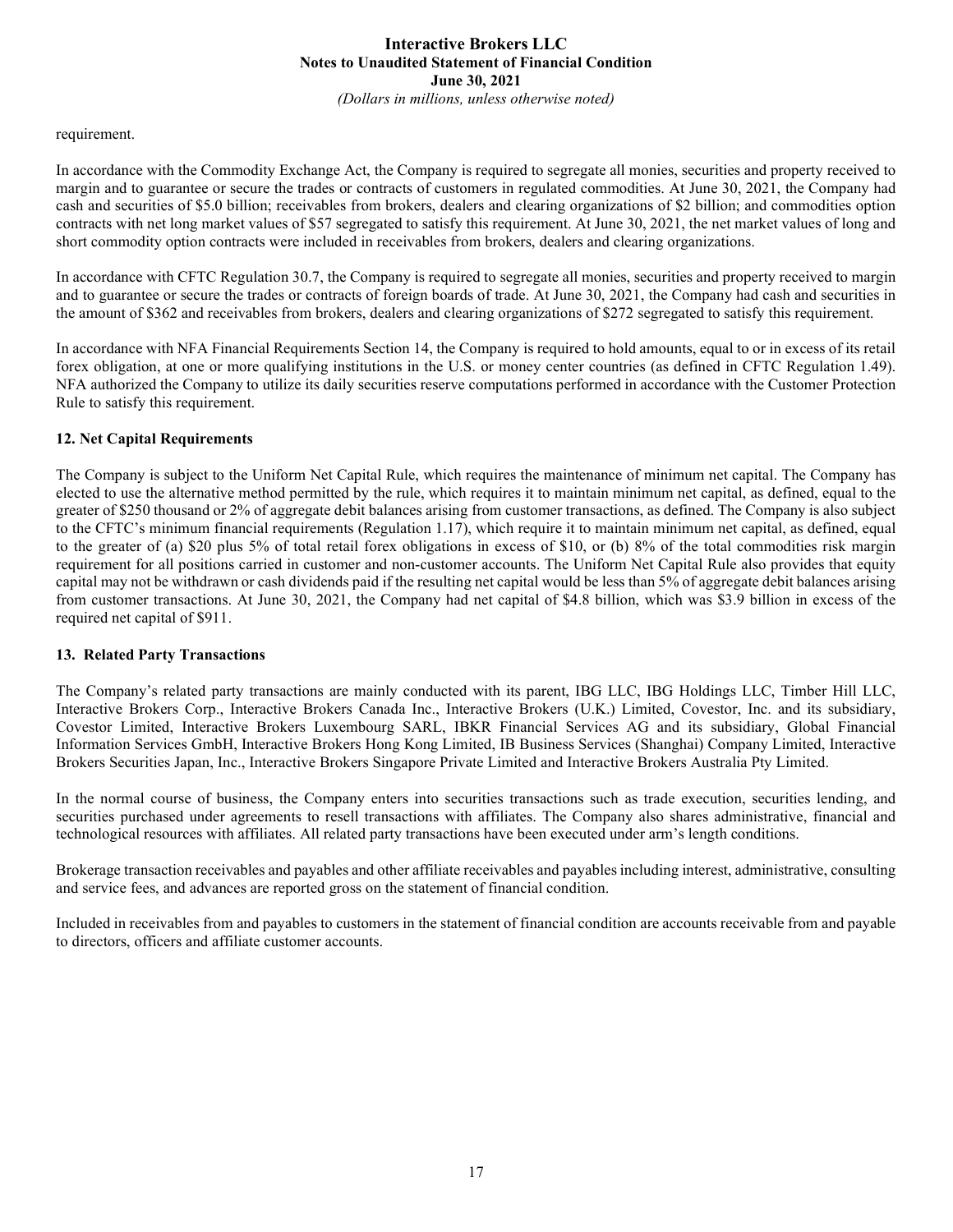Included in the statement of financial condition are the following amounts with related parties as of the period indicated:

|                                                              | June 30, 2021<br>(in millions) |        |
|--------------------------------------------------------------|--------------------------------|--------|
|                                                              |                                |        |
| <b>Related Party Assets and Liabilities</b>                  |                                |        |
| Assets                                                       |                                |        |
| Securities borrowed                                          | \$                             | 1,076  |
| Receivables from customers                                   |                                | 8,863  |
| Receivables from brokers, dealers and clearing organizations |                                | 362    |
| Receivables from affiliates                                  |                                | 123    |
| Other receivables: interest                                  |                                | 14     |
| Total assets with related parties                            |                                | 10,438 |
| Liabilities                                                  |                                |        |
| Securities loaned                                            | \$                             | 1,202  |
| Payables to customers                                        |                                | 5,991  |
| Payables to brokers, dealers and clearing organizations      |                                | 62     |
| Payables to affiliates                                       |                                | 72     |
| Interest payable                                             |                                |        |
| Total liabilities with related parties                       |                                | 7,334  |